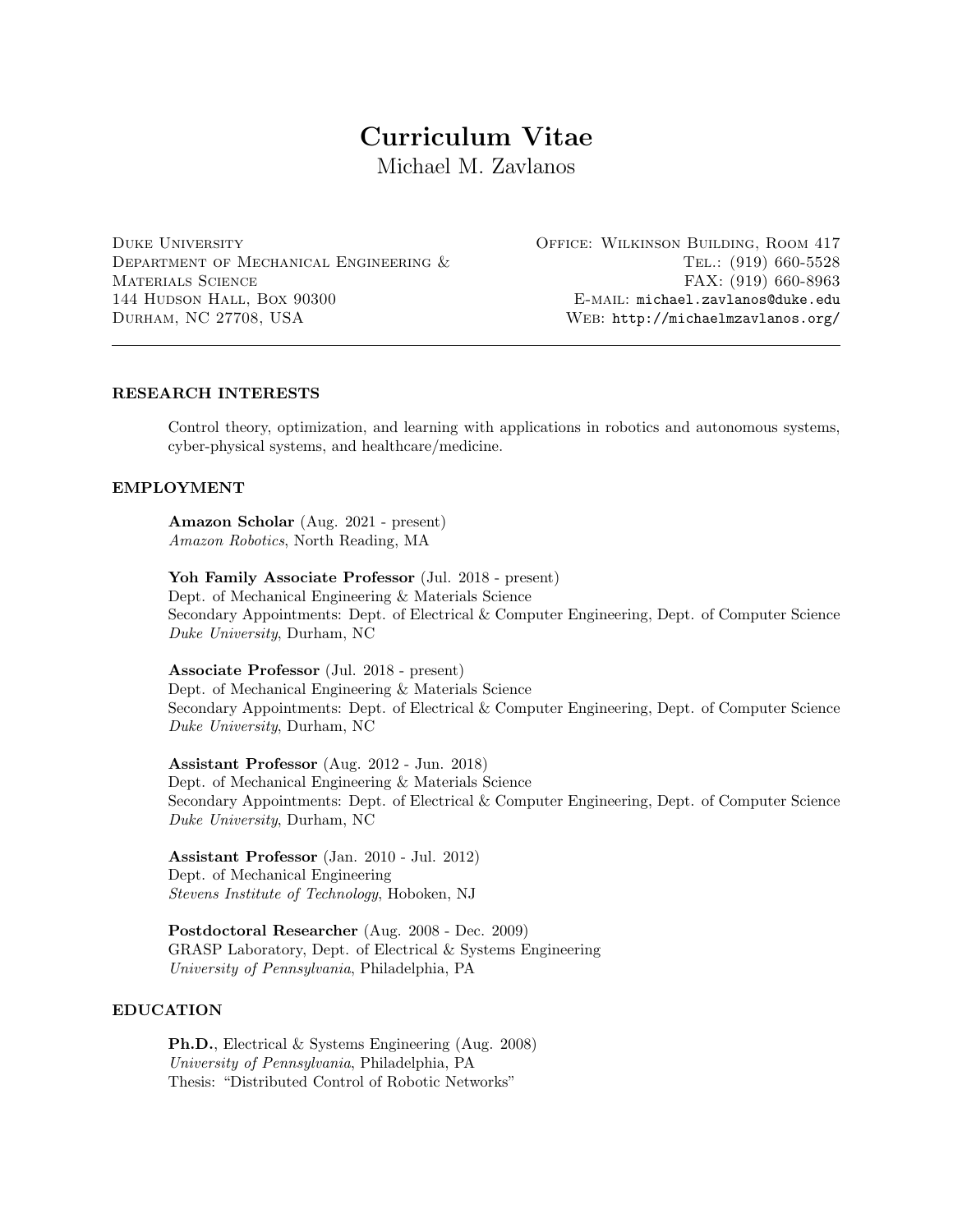M.S.E., Electrical & Systems Engineering (May 2005) University of Pennsylvania, Philadelphia, PA

Diploma (M.S.E.), Mechanical Engineering (Nov. 2002) National Technical University of Athens, Athens, Greece

# HONORS & AWARDS

- 1. IEEE Senior Member, 2019.
- 2. Bass Professorship for excellence in research and teaching, Duke University, 2018.
- 3. Faculty Associate of the Duke Initiative for Science  $&$  Society for ongoing commitment to the mission and goals of Science & Society, Duke University, 2017.
- 4. Finalist, Best Multi-Robot Systems Paper Award, 2017 IEEE International Conference on Robotics and Automation, Singapore, 2017 (as advisor).
- 5. NAE US Frontiers of Engineering Symposium participant, 2016.
- 6. Best Student Paper Award, 2nd IEEE Global Conference on Signal and Information Processing, Atlanta, GA, 2014 (as advisor).
- 7. ONR Young Investigator Program Award, Office of Naval Research (ONR), 2014.
- 8. Provost Award in recognition of outstanding achievements in research and scholarship, Stevens Institute of Technology, 2011.
- 9. NSF Faculty Early Career Development (CAREER) Award, National Science Foundation (NSF), 2011.
- 10. Finalist, Best Student Paper Award, 45th IEEE Conference on Decision and Control, San Diego, CA, 2006 (as student).
- 11. Award of Academic Excellence in Engineering Sciences, Technical Chamber of Greece, 2002.

## RESEARCH GROUP

## Postdoctoral Fellows

- 1. Panagiotis Vlantis (Sep. 2020 May 2021) Dept. of Mechanical Engineering & Materials Science, Duke University, Durham, NC.
- 2. Reza Khodayi-mehr (Jun. 2019 Dec. 2020) Dept. of Mechanical Engineering & Materials Science, Duke University, Durham, NC, Now: Computer Vision Software Engineer, Intuitive, Sunnyvale, CA.
- 3. Davood Hajinezhad (Jan. 2018 Sep. 2018) Dept. of Mechanical Engineering & Materials Science, Duke University, Durham, NC, Now: Machine Learning Researcher & Developer, SAS Institute, Inc., Cary, NC.
- 4. Meng Guo (Mar. 2016 Feb. 2017) Dept. of Mechanical Engineering & Materials Science, Duke University, Durham, NC, Now: Research Scientist, Bosch, Stuttgart, Germany.
- 5. Wann-Jiun Ma (Aug. 2015 May 2017) Dept. of Mechanical Engineering & Materials Science, Duke University, Durham, NC, Now: Director of Data Science, Stylyze, Seattle, WA.
- 6. Soomin Lee (Sep. 2014 Jul. 2016) Dept. of Mechanical Engineering & Materials Science, Duke University, Durham, NC, Now: Senior Research Scientist, Yahoo, Sunnyvale, CA.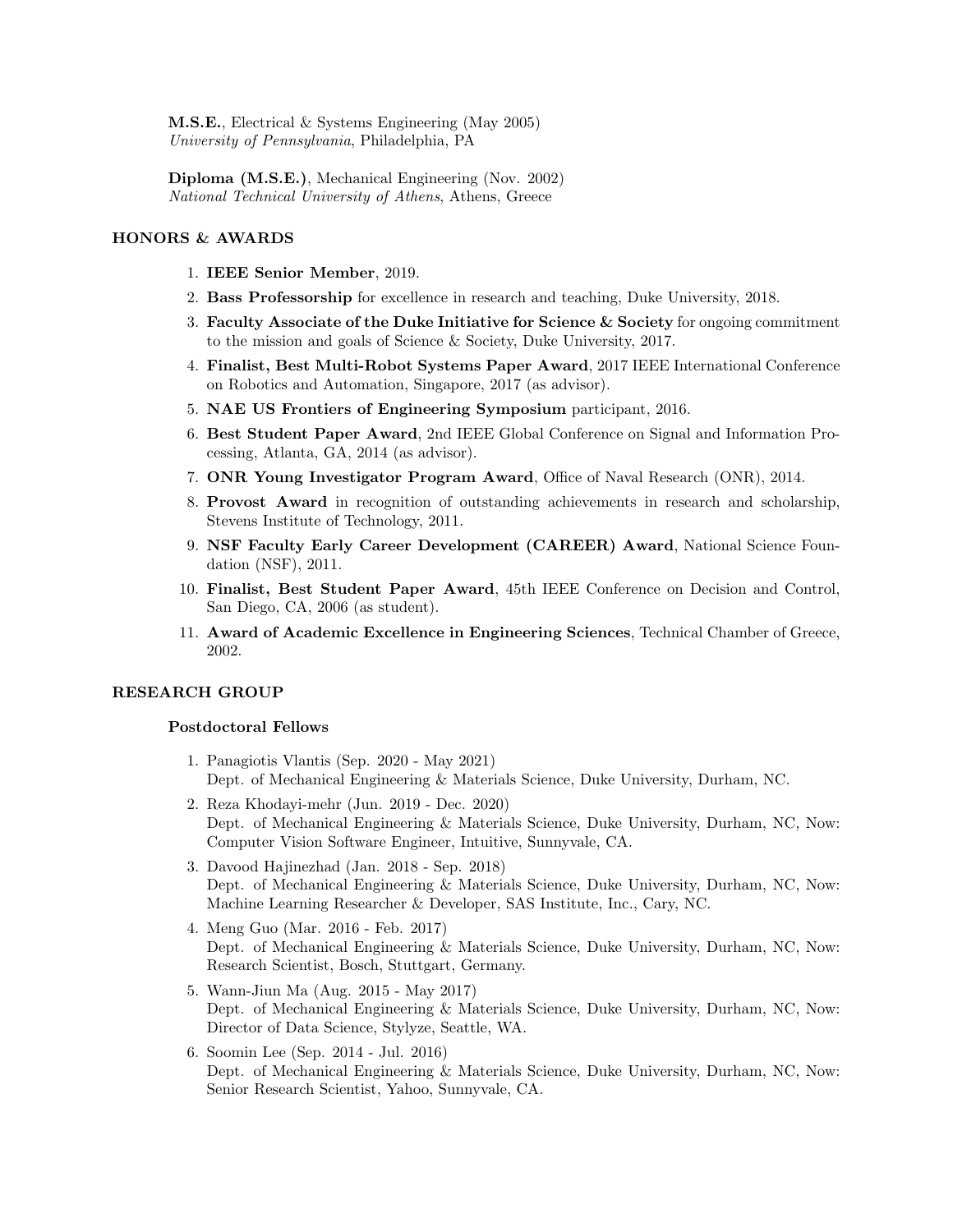## Doctoral Advisees

- 1. Pingcheng Jian (Sep. 2021 present) Dept. of Electrical & Computer Engineering, Duke University, Durham, NC.
- 2. Yi Shen (Sep. 2019 present) Dept. of Mechanical Engineering & Materials Science, Duke University, Durham, NC.
- 3. Kavinayan Sivakumar (Sep. 2018 present) Dept. of Electrical & Computer Engineering, Duke University, Durham, NC, Recipient 2020 NSF Graduate Research Fellowship (GRF).
- 4. Yan Zhang (Sep. 2016 Aug. 2021) Dept. of Mechanical Engineering & Materials Science, Duke University, Durham, NC, Thesis: "A New Zeroth-Order Oracle for Distributed and Non-Stationary Learning", Now: Research Scientist, Amazon Inc., Seattle, WA.
- 5. William Lucas Calkins (Sep. 2015 May 2021) Dept. of Mechanical Engineering & Materials Science, Duke University, Durham, NC, Thesis: "Passive Acoustic Localization and Tracking with Mobile Robots", Recipient 2016 NSF Graduate Research Fellowship (GRF), Now: Controls Engineer, ASML, San Diego, CA.
- 6. Xusheng Luo (Sep. 2017 Dec. 2020) Dept. of Mechanical Engineering & Materials Science, Duke University, Durham, NC, Thesis: "Scalable Control Synthesis for Multi-Robot Systems under Temporal Logic Specifications", Now: Research Scientist, DJI, Shenzhen, China.
- 7. Reza Khodayi-mehr (Jan. 2014 May 2019) Dept. of Mechanical Engineering & Materials Science, Duke University, Durham, NC, Thesis: "Model-Based Learning and Control of Advection-Diffusion Transport using Mobile Robots", 2018-2019 Outstanding Dissertation Award in Mechanical Engineering & Materials Science, Now: Computer Vision Software Engineer, Intuitive, Sunnyvale, CA.
- 8. Yiannis Kantaros (Sep. 2013 May 2018) Dept. of Mechanical Engineering & Materials Science, Duke University, Durham, NC, Thesis: "Distributed Intermittent Connectivity Control of Mobile Robot Networks", 2017-2018 Outstanding Dissertation Award in Mechanical Engineering & Materials Science, Now: Postdoctoral Fellow, University of Pennsylvania, Philadelphia, PA.
- 9. Charles Freundlich (Sep. 2013 Dec. 2016) Dept. of Mechanical Engineering & Materials Science, Duke University, Durham, NC, Thesis: "Decentralized State Estimation using Robotic Sensor Networks", Now: Manager, Software Engineering, Tesla Motors, Palo Alto, CA.
- 10. Nikolaos Chatzipanagiotis (Sep. 2010 Aug. 2015) Dept. of Mechanical Engineering & Materials Science, Duke University, Durham, NC, Thesis: "Distributed Optimization Algorithms for Networked Systems", 2015-2016 Outstanding Dissertation Award in Mechanical Engineering & Materials Science, Now: Senior Research Scientist, Amazon Inc., Seattle, WA.

## Masters Advisees

- 1. Dillon Sandhu (May 2021 present) Dept. of Computer Science, Duke University, Durham, NC.
- 2. Jiajun Cui (Sep. 2020 present) Dept. of Mechanical Engineering & Materials Science, Duke University, Durham, NC.
- 3. Jim Turner (Sep. 2020 Dec. 2021) Dept. of Computer Science, Duke University, Durham, NC, Thesis: "Receding Horizon Tracking of an Unknown Number of Mobile Targets using a Bearings-Only Sensor".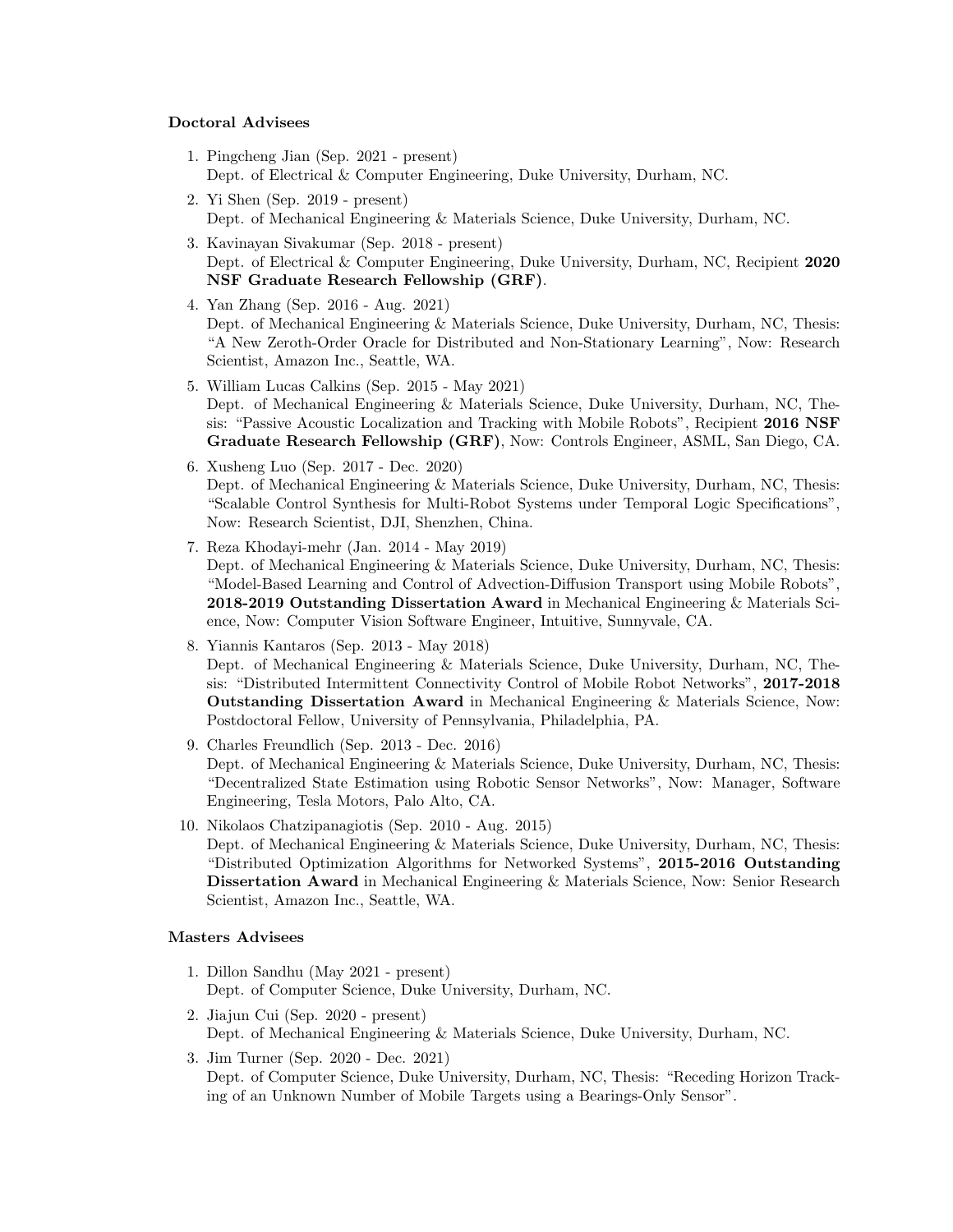- 4. Yijie (Jayson) Zhou (Sep. 2019 Dec. 2020) Dept. of Mechanical Engineering & Materials Science, Duke University, Durham, NC, Thesis: "Online Semi-supervised Bayesian Optimization for Socially-Aware Trajectory Planning".
- 5. Shiqi Sun (Sep. 2019 Dec. 2020) Dept. of Mechanical Engineering & Materials Science, Duke University, Durham, NC, Thesis: "Formal Verification of Stochastic ReLU Neural Network Control System".
- 6. Chenyu Liu (Jun. 2019 Dec. 2020) Dept. of Mechanical Engineering & Materials Science, Duke University, Durham, NC, Thesis: "Transfer Learning in Continuous Reinforcement Learning Under Unobservable Contextual Information".
- 7. Xusheng Luo (Sep. 2017 May 2020) Dept. of Mechanical Engineering & Materials Science, Duke University, Durham, NC, Project: " Transfer Planning for Temporal Logic Tasks".
- 8. Mu Jia (Sep. 2018 May 2020) Dept. of Mechanical Engineering & Materials Science, Duke University, Durham, NC, Project: "Ego noise Reduction for Multichannel Acoustic Sensing from Multi Rotor Drones".
- 9. Dongyao Lei (Sep. 2018 May 2019) Dept. of Mechanical Engineering & Materials Science, Duke University, Durham, NC, Project: "Simultaneous Localization and Mapping (SLAM) and Path Planning for Indoor Unmanned Vehicles".
- 10. Haozhe Wang (Sep. 2018 May 2019) Dept. of Mechanical Engineering & Materials Science, Duke University, Durham, NC, Project: "Visual Navigation of Drones Using Imitation Learning Method".
- 11. Ryan Connolly (Sep. 2018 May 2019) Dept. of Mechanical Engineering & Materials Science, Duke University, Durham, NC, Project: "Unmanned Ground Vehicle Control for Active Acoustic Impedance Mapping".
- 12. Yuankai Zhu (Sep. 2017 May 2018) Dept. of Mechanical Engineering & Materials Science, Duke University, Durham, NC, Project: "Incremental Sampling-Based Motion Planning For Underwater Robots".
- 13. Yihui Feng (Sep. 2017 May 2018) Dept. of Mechanical Engineering & Materials Science, Duke University, Durham, NC, Project: "In Situ Measurement of Surface Impedance with a Ground Robot".
- 14. Fangyan Shen (Sep. 2017 May 2018) Dept. of Mechanical Engineering & Materials Science, Duke University, Durham, NC, Project: "Localization and Mapping for Quadcopter Robots in GPS-Denied Environments".
- 15. Litao Qiu (Sep. 2017 May 2018) Dept. of Mechanical Engineering & Materials Science, Duke University, Durham, NC, Project: "Next-Best-View Path Planning using Mobile Robot Sensors".
- 16. Qitong Gao (Sep. 2017 May 2018) Dept. of Mechanical Engineering & Materials Science, Duke University, Durham, NC, Thesis: "Deep Reinforcement Learning with Temporal Logic Specifications".
- 17. Zhaoyun Xiong (Jan. 2017 May 2018) Dept. of Mechanical Engineering & Materials Science, Duke University, Durham, NC, Project: "A Wi-Fi Experimental Platform for Decentralized Wireless Networking".
- 18. Yan Zhang (Jan. 2015 May 2016) Dept. of Mechanical Engineering & Materials Science, Duke University, Durham, NC, Project: "Active Landmark Localization using Mobile Stereo Vision: Experimental Validation".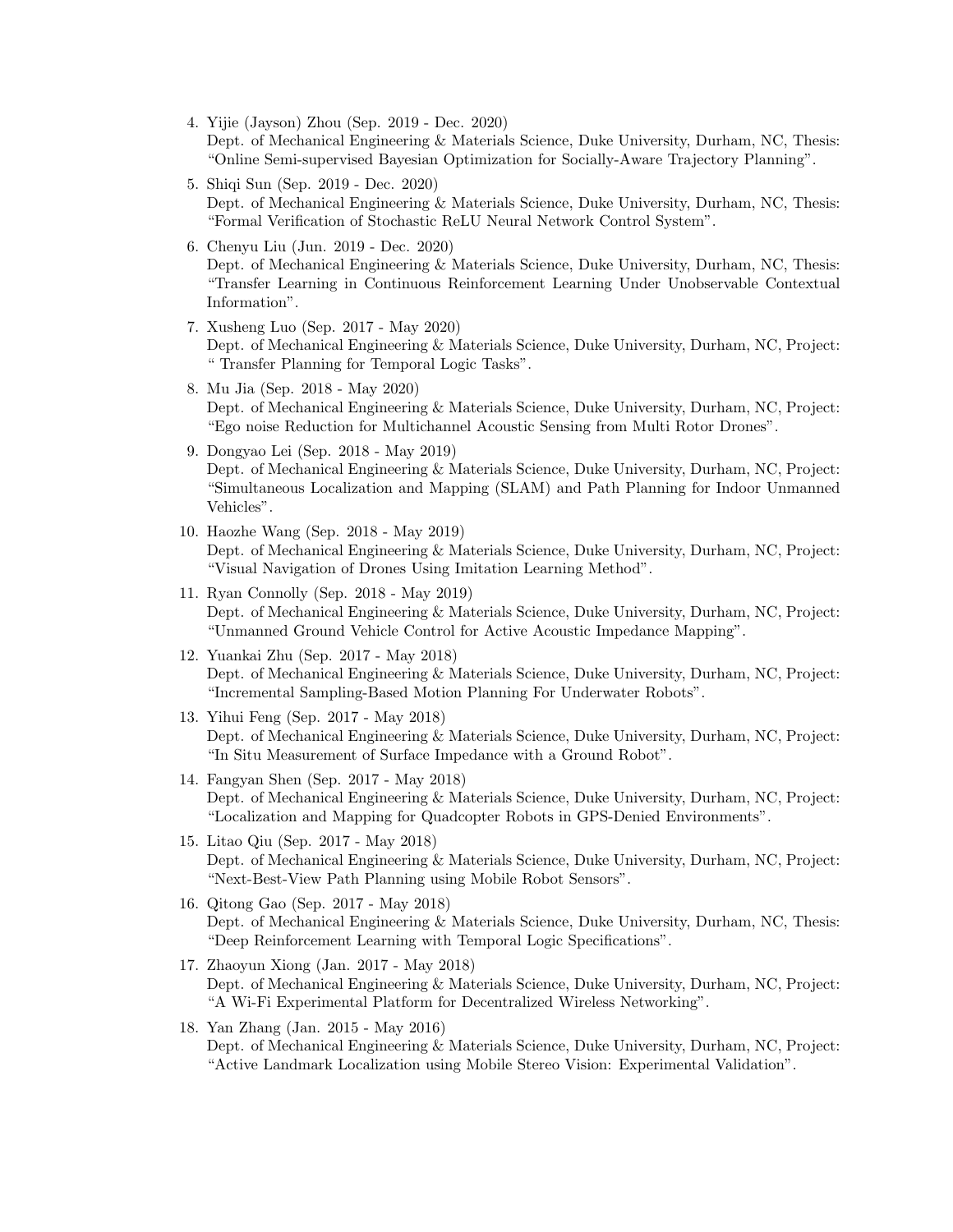- 19. Nithesh Reddy Nelvoy (May 2014 May 2015) Dept. of Electrical & Computer Engineering, Duke University, Durham, NC, Project: "Communication Aware Motion Control of Mobile Wireless Networks: Experimental Validation".
- 20. Charles Freundlich (Sep. 2011 Nov. 2012) Dept. of Mechanical Engineering, Stevens Institute of Technology, Hoboken, NJ, Thesis: "A Hybrid Control Approach to the Next-Best-View Problem using Stereo Vision".

#### Undergraduate Pratt Fellow Advisees

- 1. Cole Garda (Jan. 2018 May 2019) Dept. of Mechanical Engineering & Materials Science, Duke University, Durham, NC.
- 2. Jihane Bettahi (Jan. 2017 May 2018) Dept. of Electrical & Computer Engineering, Duke University, Durham, NC.
- 3. Chanwook Oh (Jan. 2016 May 2017) Dept. of Electrical & Computer Engineering, Duke University, Durham, NC.
- 4. Yang Liu (Jan. 2016 May 2017) Dept. of Mechanical Engineering & Materials Science, Duke University, Durham, NC.
- 5. Tayyab Wasim (Jan. 2015 May 2016) Dept. of Electrical & Computer Engineering, Duke University, Durham, NC.
- 6. Tosin Omofoye (Jan. 2015 May 2016) Dept. of Mechanical Engineering & Materials Science, Duke University, Durham, NC.
- 7. Negatu Asmamaw (Jan. 2014 May 2015) Dept. of Electrical & Computer Engineering, Duke University, Durham, NC.
- 8. Kevin Nikolaus (Jan. 2014 May 2015) Dept. of Mechanical Engineering & Materials Science, Duke University, Durham, NC.
- 9. Alex Zhu (Jan. 2013 May 2014) Dept. of Electrical & Computer Engineering, Duke University, Durham, NC.
- 10. Challen Herzberg-Brovold (Jan. 2013 May 2014) Dept. of Mechanical Engineering & Materials Science, Duke University, Durham, NC.

#### Undergraduate Independent Study Advisees

- 1. Lukas Dannull (Sep. 2021 present) Dept. of Computer Science, Duke University, Durham, NC.
- 2. Yanpeng Yuan (Sep. 2021 present) Dept. of Computer Science, Duke University, Durham, NC.
- 3. Kenneth Marenco (Jan. 2019 Dec. 2020) Dept. of Mechanical Engineering & Materials Science, Duke University, Durham, NC.
- 4. Himanshu Jain (Sep. 2019 May 2019) Dept. of Electrical & Computer Engineering, Duke University, Durham, NC.
- 5. Achilles Dabrowski (Sep. 2019 May 2019) Dept. of Electrical & Computer Engineering, Duke University, Durham, NC.
- 6. Savini Prematilleke (Sep. 2018 May 2019) Dept. of Mechanical Engineering & Materials Science, Duke University, Durham, NC.
- 7. Reed Cone Le Beaumont (Sep. 2018 May 2019) Dept. of Electrical & Computer Engineering, Duke University, Durham, NC.
- 8. David Laub (Sep. 2017 May 2018) Dept. of Mechanical Engineering & Materials Science, Duke University, Durham, NC.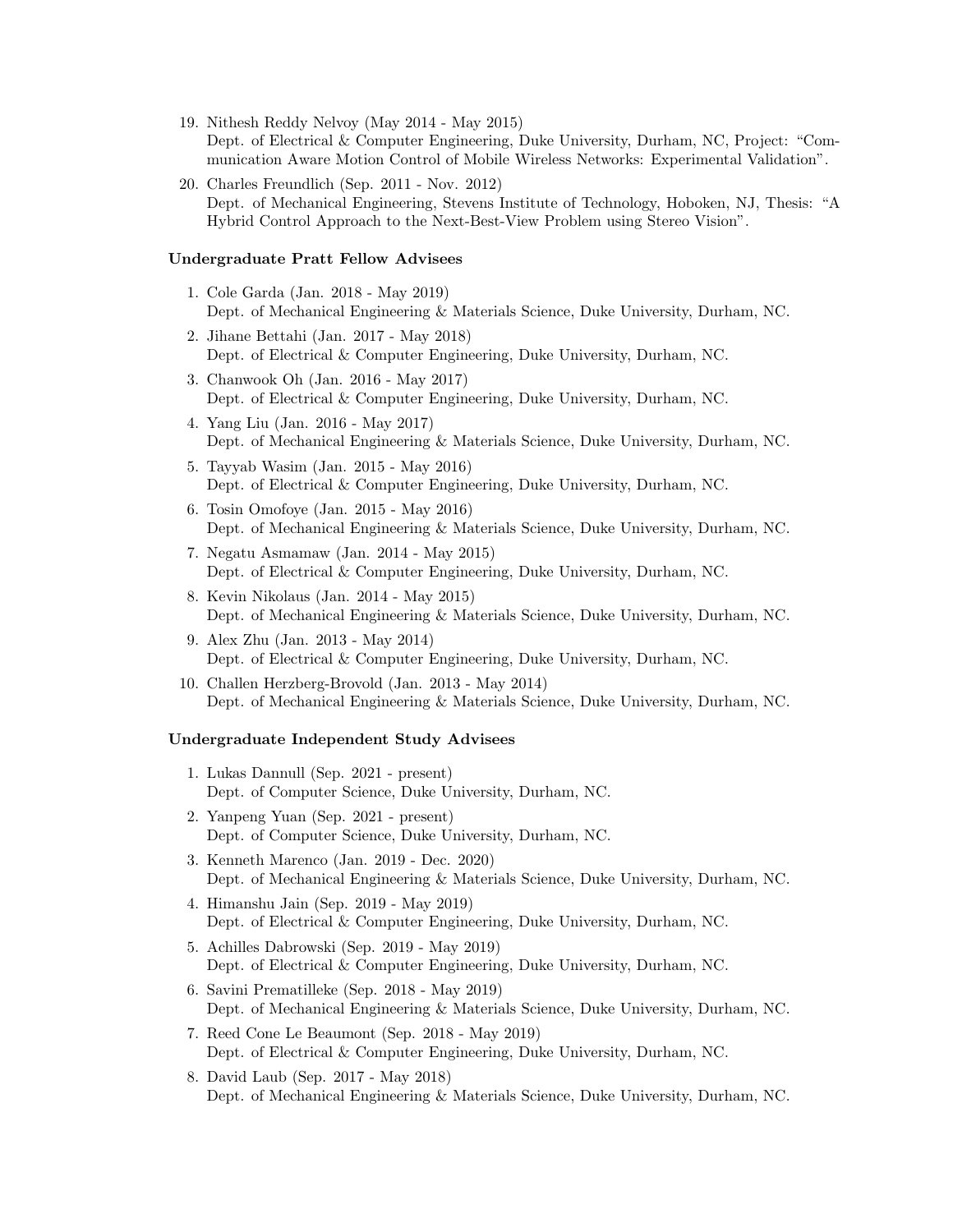- 9. Nikhil Vanderklaauw (Sep. 2017 May 2018) Dept. of Mechanical Engineering & Materials Science, Duke University, Durham, NC.
- 10. Thomas Monson (Jan. 2017 May 2018) Dept. of Mechanical Engineering & Materials Science, Duke University, Durham, NC.
- 11. Visrut Sudhakar (Jan. 2016 May 2017) Dept. of Computer Science, UNC, Chapel Hill, NC.
- 12. Addison Howenstine (Jan. 2016 May 2017) Dept. of Electrical & Computer Engineering, Duke University, Durham, NC.
- 13. Parker Hao (Jun. 2016 Jul. 2016) Dept. of Electrical & Computer Engineering, Duke University, Durham, NC.
- 14. Vincent Fry (Sep. 2015 May 2016) Dept. of Mechanical Engineering & Materials Science, Duke University, Durham, NC.
- 15. Qian Wang (Jan. 2015 May 2016) Dept. of Electrical & Computer Engineering, Duke University, Durham, NC.
- 16. Alexander Ching (Jan. 2015 May 2016) Dept. of Mechanical Engineering & Materials Science, Duke University, Durham, NC.
- 17. Nicholas Albertson (Jan. 2013 Aug. 2014) Dept. of Mechanical Engineering & Materials Science, Duke University, Durham, NC.
- 18. Davis Bolster (Jan. 2013 May 2014) Dept. of Mechanical Engineering & Materials Science, Duke University, Durham, NC.

### Visiting Students

- 1. Xenia Konti (Jan. 2021 present), Undergraduate Student, Dept. of Electrical and Computer Engineering, National Technical University of Athens, Athens, Greece.
- 2. Shuo Yang (Jun. 2020 Dec. 2020), Undergraduate Student, Dept. of Automation, School of Electronic Information and Electrical Engineering, Shanghai Jiao Tong University, China.
- 3. Miguel Aranda (May 2013 Sep. 2013), Ph.D. Student, Instituto de Investigación en Ingeniería de Aragón, Universidad de Zaragoza, Spain.
- 4. Gregory Fricke (Sep. 2012 Dec. 2013), Ph.D. Student, Dept. of Mechanical Engineering & Materials Science, Duke University, Durham, NC.

# PUBLICATIONS

## Journal Articles Accepted or Under Review

- J51. Y. Zhang and M. M. Zavlanos, "Cooperative Multi-Agent Reinforcement Learning with Partial Observations," IEEE Transactions on Automatic Control, under review. [Online]. Available: https://arxiv.org/abs/2006.10822
- J50. Y. Zhang, Y. Zhou, K. Ji, and M. M. Zavlanos, "Boosting One-Point Derivative-Free Online Optimization via Residual Feedback," IEEE Transactions on Automatic Control, under review. [Online]. Available: https://arxiv.org/abs/ 2010.07378
- J49. R. Khodayi-mehr and M. M. Zavlanos, "Physics-Guided Active Learning of Environmental Flow Fields," IEEE Transactions on Automatic Control, Special Issue on Learning for Control, under review. [Online]. Available: https://arxiv.org/abs/1812.03894
- J48. X. Luo and M. M. Zavlanos, "Temporal Logic Task Allocation in Heterogeneous Multi-Robot Systems," IEEE Transactions on Robotics, under review. [Online]. Available: https://arxiv. org/abs/2101.05694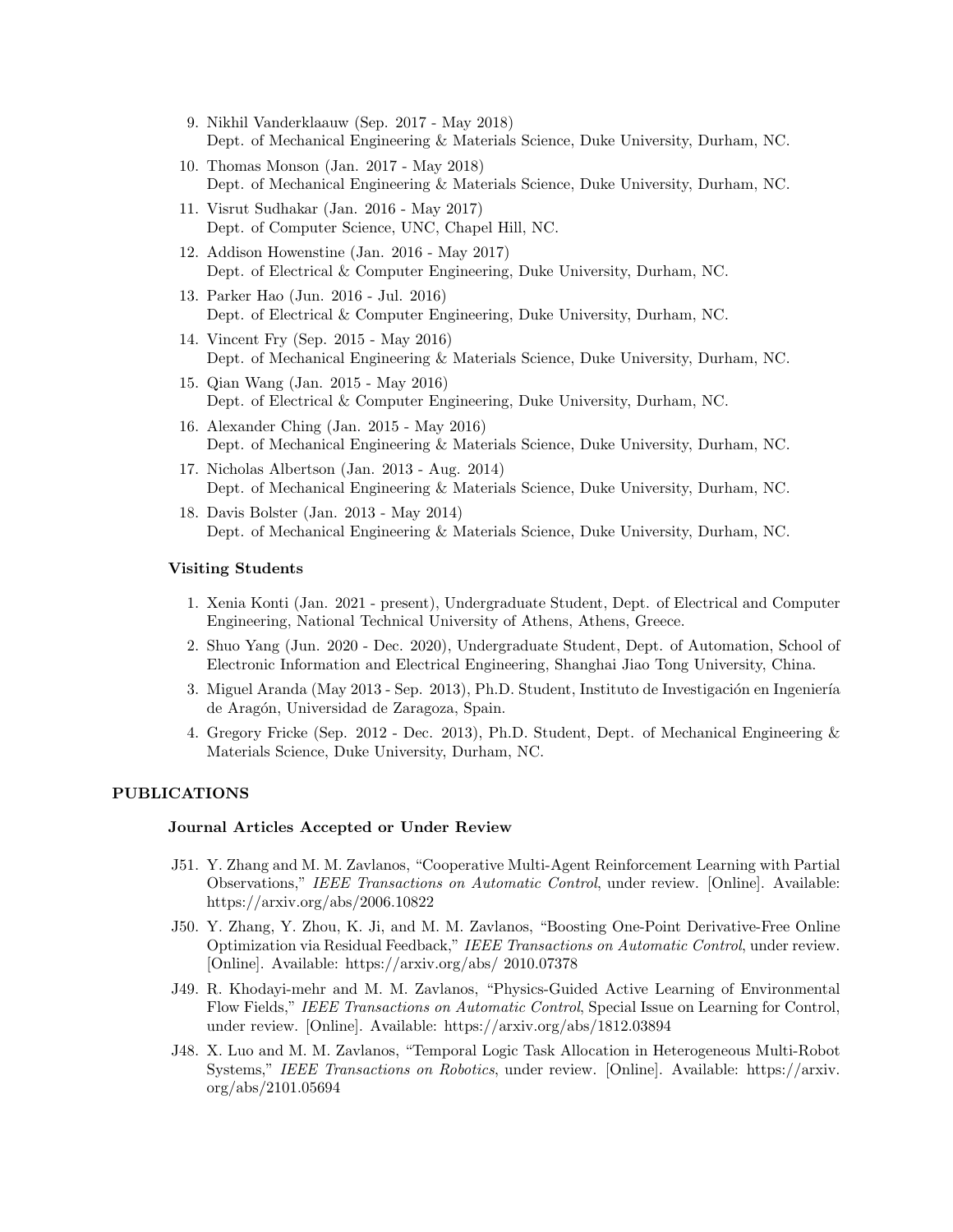- J47. Y. Zhang, R. Ravier, V. Tarokh, and M. M. Zavlanos, "Distributed Online Convex Optimization with Improved Dynamic Regret," IEEE Transactions on Automatic Control, under review. [Online]. Available: https://arxiv.org/abs/1911.05127
- J46. Y. Zhang, Y. Zhou, K. Ji, and M. M. Zavlanos, "A New One-Point Residual-Feedback Oracle for Black-Box Learning and Control," Automatica, accepted. [Online]. Available: https:// arxiv.org/abs/2006.10820

#### Refereed Journal Publications

- J45. X. Luo, Y. Kantaros, and M. M. Zavlanos, "An Abstraction-Free Method for Multi-Robot Temporal Logic Optimal Control Synthesis," IEEE Transactions on Robotics, vol. 37, no. 5, pp. 1487-1507, Oct. 2021.
- J44. L. Calkins, P. Baldoni, J. McMahon, C. Wilhelmi, and M. M. Zavlanos, "Bearing-Only Active Sensing under Merged Measurements," IEEE Robotics and Automation Letters, vol. 6, no. 3, pp. 4544-4551, Jul. 2021.
- J43. R. Khodayi-mehr, M. W. Urban, M. M. Zavlanos, and W. Aquino, "Plane Wave Elastography: A Frequency-Domain Ultrasound Shear Wave Elastography Approach," Physics in Medicine & Biology, vol. 66, no. 12, pp. 125017, Jun. 2021.
- J42. L. Calkins, J. Lingevitch, J. Coffin, L. McGuire, J. Geder, M. Kelly, M. M. Zavlanos, D. Sofge, and D. Lofaro, "Distance Estimation Using Self-Induced Noise of an Aerial Vehicle," IEEE Robotics and Automation Letters, vol. 6, no. 2, pp. 2807-2813, Apr. 2021.
- J41. X. Luo, M. Pajic, and M. M. Zavlanos, "An Optimal Graph-Search Method for Secure State Estimation," Automatica, vol. 123, pp. 109323, Jan. 2021.
- J40. Y. Zhang and M. M. Zavlanos, "Augmented Lagrangian Optimization under Fixed Point Arithmetic," Automatica, vol. 122, pp. 109218, Dec. 2020.
- J39. Y. Kantaros and M. M. Zavlanos, "STyLuS\*: A Temporal Logic Optimal Control Synthesis Algorithm for Large-Scale Multi-Robot Systems," International Journal of Robotics Research, vol. 39, no. 7, pp. 812-836, Jun. 2020.
- J38. S. Paternain, S. Lee, M. M. Zavlanos, and A. Ribeiro, "Distributed Constrained Online Learning," IEEE Transactions on Signal Processing, vol. 68, pp. 3486-3499, Jun. 2020.
- J37. R. Khodayi-mehr and M. M. Zavlanos, "Deep Learning for Robotic Mass Transport Cloaking," IEEE Transactions on Robotics, vol. 36, no. 3, pp. 967-974, Jun. 2020.
- J36. Y. Kantaros, M. Guo, and M. M. Zavlanos, "Temporal Logic Task Planning and Intermittent Connectivity Control of Mobile Robot Networks," IEEE Transactions on Automatic Control, vol. 64, no. 10, pp. 4105-4120, Oct. 2019.
- J35. R. Khodayi-mehr, W. Aquino, and M. M. Zavlanos, "Model-Based Active Source Identification in Complex Environments," IEEE Transactions on Robotics, vol. 35, no. 3, pp. 633-652, Jun. 2019.
- J34. R. Khodayi-mehr, Y. Kantaros, and M. M. Zavlanos, "Distributed State Estimation using Intermittently Connected Robot Networks," IEEE Transactions on Robotics, vol. 35, no. 3, pp. 709-724, Jun. 2019.
- J33. Y. Kantaros and M. M. Zavlanos, "Sampling-Based Optimal Control Synthesis for Multi-Robot Systems under Global Temporal Tasks," IEEE Transactions on Automatic Control, vol. 64, no. 5, pp. 1916-1931, May 2019.
- J32. W.-J. Ma, C. Oh, Y. Liu, D. Dentcheva, and M. M. Zavlanos, "Risk-Averse Access Point Selection in Wireless Communication Networks," IEEE Transactions on Control of Network Systems, vol. 6, no. 1, pp. 24-36, Mar. 2019.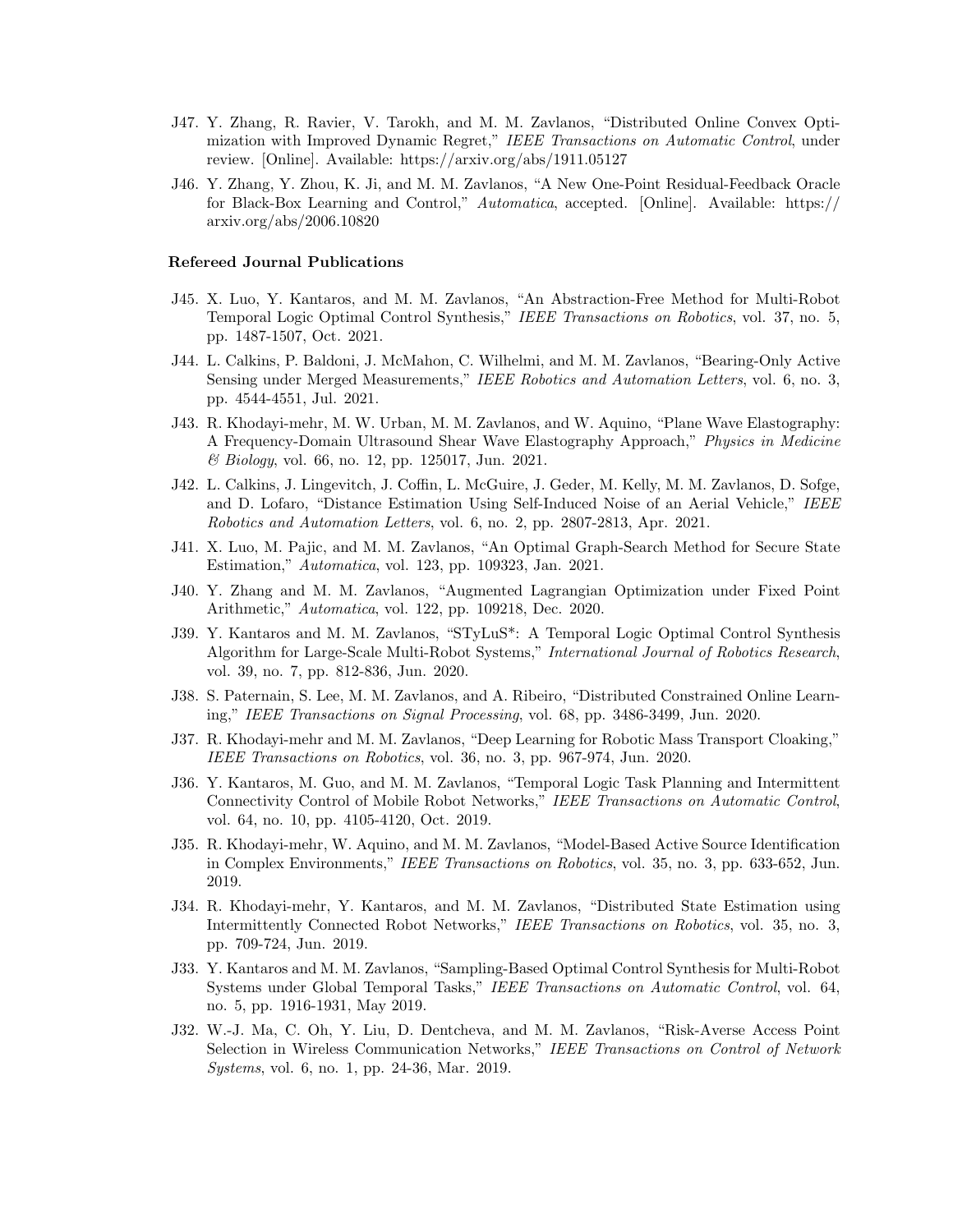- J31. C. Freundlich, Y. Zhang, and M. M. Zavlanos, "Distributed Hierarchical Control for State Estimation with Robotic Sensor Networks," IEEE Transactions on Control of Network Systems, vol. 5, no. 4, pp. 2023-2035, Dec. 2018.
- J30. Y. Kantaros, B. Johnson, S. Chowdhury, D. J. Cappelleri, and M. M. Zavlanos, "Control of Magnetic Microrobot Teams for Temporal Micromanipulation Tasks," IEEE Transactions on Robotics, vol. 34, no. 6, pp. 1472-1489, Dec. 2018.
- J29. M. Guo and M. M. Zavlanos, "Probabilistic Motion Planning under Temporal Tasks and Soft Constraints," IEEE Transactions on Automatic Control, vol. 63, no. 12, pp. 4051-4066, Dec. 2018.
- J28. S. Lee and M. M. Zavlanos, "Approximate Projection Methods for Decentralized Optimization with Functional Constraints," IEEE Transactions on Automatic Control, vol. 63, no. 10, pp. 3248-3260, Oct. 2018.
- J27. M. Guo and M. M. Zavlanos, "Multi-Robot Data Gathering under Buffer Constraints and Intermittent Communication," IEEE Transactions on Robotics, vol. 34, no. 4, pp. 1082-1097, Aug. 2018.
- J26. S. Lee, N. Chatzipanagiotis, and M. M. Zavlanos, "Complexity Certification of a Distributed Augmented Lagrangian Method," IEEE Transactions on Automatic Control, vol. 63, no. 3, pp. 827-834, Mar. 2018.
- J25. C. Freundlich, S. Lee, and M. M. Zavlanos, "Distributed Active State Estimation with User-Specified Accuracy," IEEE Transactions on Automatic Control, vol. 63, no. 2, pp. 418-433, Feb. 2018.
- J24. C. Freundlich, Y. Zhang, A. Zhu, P. Mordohai, and M. M. Zavlanos, "Controlling a Robotic Stereo Camera under Image Quantization Noise," International Journal of Robotics Research, vol. 36, no. 12, pp. 1268-1285, Oct. 2017.
- J23. N. Chatzipanagiotis and M. M. Zavlanos, "On the Convergence of a Distributed Augmented Lagrangian Method for Non-Convex Optimization," IEEE Transactions on Automatic Control, vol. 62, no. 9, pp. 4405-4420, Sep. 2017.
- J22. V. M. Preciado and M. M. Zavlanos, "Distributed Network Design for Laplacian Eigenvalue Placement," IEEE Transactions on Control of Network Systems, vol. 4, no. 3, pp. 598-609, Sep. 2017.
- J21. Y. Kantaros and M. M. Zavlanos, "Distributed Intermittent Connectivity Control of Mobile Robot Networks," IEEE Transactions on Automatic Control, vol. 62, no. 7, pp. 3109-3121, Jul. 2017.
- J20. N. Chatzipanagiotis and M. M. Zavlanos, "Distributed Scheduling of Network Connectivity using Mobile Access Point Robots," IEEE Transactions on Robotics, vol. 32, no. 6, pp. 1333-1346, Dec. 2016.
- J19. M. Aranda, G. López-Nicolás, C. Sagüés, and M. M. Zavlanos, "Distributed Formation Stabilization using Relative Position Measurements in Local Coordinates," IEEE Transactions on Automatic Control, vol. 61, no. 12, pp. 3925-3935, Dec. 2016.
- J18. Y. Kantaros and M. M. Zavlanos, "Global Planning and Communication Control for Multi-Robot Networks in Complex Environments," IEEE Transactions on Robotics, vol. 32, no. 5, pp. 1045-1061, Oct. 2016.
- J17. N. Chatzipanagiotis and M. M. Zavlanos, "A Distributed Algorithm for Convex Constrained Optimization under Noise," IEEE Transactions on Automatic Control, vol. 61, no. 9, pp. 2496-2511, Sep. 2016.
- J16. Y. Kantaros and M. M. Zavlanos, "Distributed Communication-Aware Coverage Control by Mobile Sensor Networks," Automatica, vol. 63, pp. 209-220, Jan. 2016.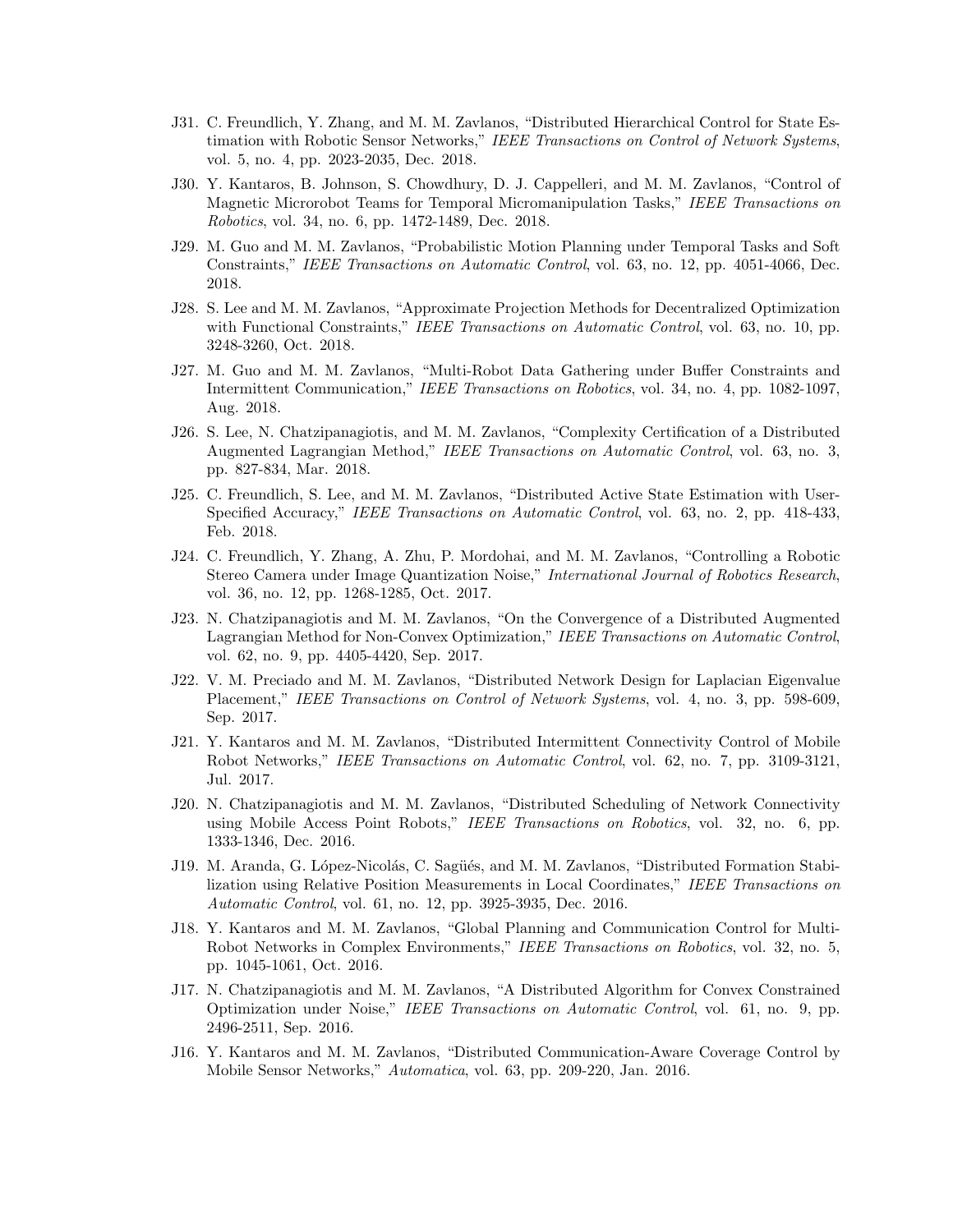- J15. N. Chatzipanagiotis, D. Dentcheva, and M. M. Zavlanos, "An Augmented Lagrangian Method for Distributed Optimization," Mathematical Programming, vol. 152, no. 1-2, pp. 405-434, Aug. 2015.
- J14. M. Aranda, G. López-Nicolás, C. Sagüés, and M. M. Zavlanos, "Coordinate-Free Formation Stabilization Based on Relative Position Measurements," Automatica, vol. 57, pp. 11-20, Jul. 2015.
- J13. N. Chatzipanagiotis, Y. Liu, A. P. Petropulu, and M. M. Zavlanos, "Distributed Cooperative Beamforming in Multi-Source Multi-Destination Clustered Systems," IEEE Transactions on Signal Processing, vol. 62, no. 23, pp. 6105-6117, Dec. 2014.
- J12. D. Cappelleri, D. Efthymiou, A. Goswami, N. Vitoroulis, and M. M. Zavlanos, "Towards Mobile Microrobot Swarms for Additive Micromanufacturing," *International Journal of Advanced* Robotic Systems, vol. 11, no. 150, pp. 1-14, Sep. 2014.
- J11. M. Guo, M. M. Zavlanos, and D. V. Dimarogonas, "Controlling the Relative Agent Motion in Multi-Agent Formation Stabilization," IEEE Transactions on Automatic Control, vol. 59, no. 3, pp. 820-826, Mar. 2014.
- J10. M. M. Zavlanos, A. Ribeiro, and G. J. Pappas, "Network Integrity in Mobile Robotic Networks," IEEE Transactions on Automatic Control, vol. 58, no. 1, pp. 3-18, Jan. 2013.
- J9. M. M. Zavlanos, M. B. Egerstedt, and G. J. Pappas, "Graph Theoretic Connectivity Control of Mobile Robot Networks," Proceedings of the IEEE, Special Issue on Swarming in Natural and Engineered Systems, vol. 99, no. 9, pp. 1525-1540, Sep. 2011.
- J8. M. M. Zavlanos, A. A. Julius, S. P. Boyd, and G. J. Pappas, "Inferring Stable Genetic Networks from Steady-State Data," Automatica, vol. 47, no. 6, pp. 1113-1122, Jun. 2011, Special Issue on Systems Biology.
- J7. M. M. Zavlanos, H. G. Tanner, A. Jadbabaie, and G. J. Pappas, "Hybrid Control for Connectivity Preserving Flocking." IEEE Transactions on Automatic Control, vol. 54, no. 12, pp. 2869-2875, Dec. 2009.
- J6. A. A. Julius, M. M. Zavlanos, S. P. Boyd, and G. J. Pappas, "Genetic Network Identification using Convex Programming," IET Systems Biology, vol. 3, no. 3, pp. 155-166, May 2009.
- J5. M. M. Zavlanos and G. J. Pappas, "Distributed Connectivity Control of Mobile Networks," IEEE Transactions on Robotics, vol. 24, no. 6, pp. 1416-1428, Dec. 2008.
- J4. M. M. Zavlanos and G. J. Pappas, "A Dynamical Systems Approach to Weighted Graph Matching," Automatica, vol. 44, no. 11, pp. 2817-2824, Nov. 2008.
- J3. M. M. Zavlanos and G. J. Pappas, "Dynamic Assignment in Distributed Motion Planning with Local Coordination," IEEE Transactions on Robotics, vol. 24, no. 1, pp. 232-242, Feb. 2008.
- J2. M. M. Zavlanos and G. J. Pappas, "Potential Fields for Maintaining Connectivity of Mobile Networks," IEEE Transactions on Robotics, vol. 23, no. 4, pp. 812-816, Aug. 2007.
- J1. D. V. Dimarogonas, S. G. Loizou, K. J. Kyriakopoulos, and M. M. Zavlanos, "A Feedback Stabilization and Collision Avoidance Scheme for Multiple Independent Non-Point Agents," Automatica, vol. 42, no. 2, pp. 229-243, Feb. 2006.

## Conference Articles Accepted or Under Review

- C82. Y. Shen and M. M. Zavlanos, "Risk-Averse Multi-Armed Bandits with Unobserved Confounders,"  $4th$  Conference on Learning for Dynamics and Control (L4DC), Stanford University, CA, Jun. 2022, submitted.
- C81. K. Sivakumar, Y. Shen, Z. Bell, S. Nivison, and M. M. Zavlanos, "Multi-Agent Inverse Reinforcement Learning within Teams of Learner Agents,"  $4th$  Conference on Learning for Dynamics and Control (L4DC), Stanford University, CA, Jun. 2022, submitted.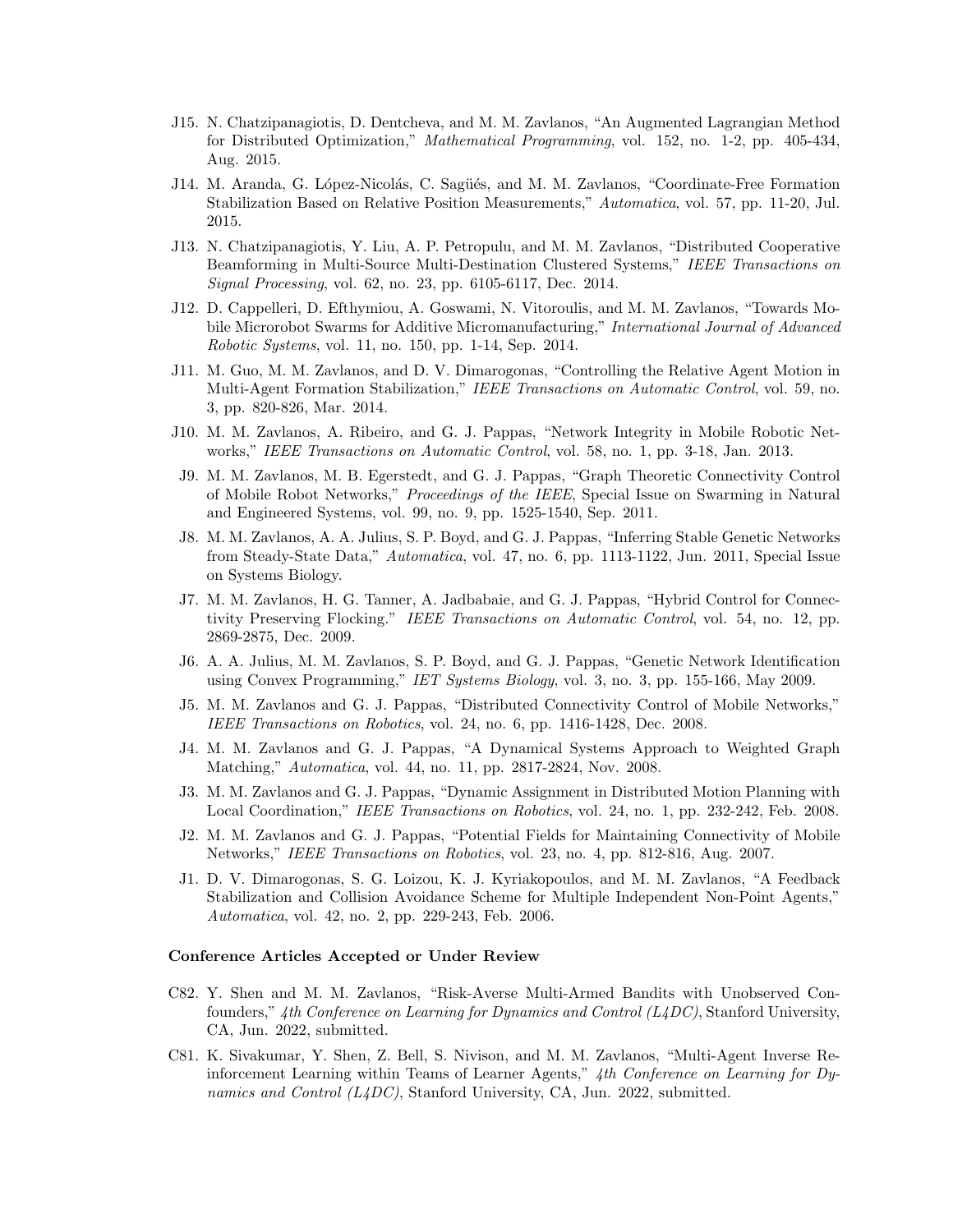- C80. P. Vlantis, Yijie Zhou, Yan Zhang, and M. M. Zavlanos, "Failing with Grace: Learning Neural Network Controllers that are Boundedly Unsafe," 13th ACM/IEEE International Conference on Cyber-Physical Systems (ICCPS), Milan, Italy, May 2022, submitted.
- C79. K. Sivakumar, Y. Zhang, Z. Bell, S. Nivison, and M. M. Zavlanos, "Transfer Reinforcement Learning in Heterogeneous Action Spaces using Subgoal Mapping," 2022 International Conference on Robotics and Automation (ICRA), Philadelphia, PA, May 2022, submitted.
- C78. S. Sun, Y. Zhang, X. Luo, P. Vlantis, M. Pajic, and M. M. Zavlanos, "Formal Verification of Stochastic Systems with ReLU Neural Network Controllers," 2022 International Conference on Robotics and Automation (ICRA), Philadelphia, PA, May 2022, submitted.
- C77. J. D. Turner, J. McMahon, and M. M. Zavlanos, "Receding Horizon Tracking of an Unknown Number of Mobile Targets using a Bearings-Only Sensor," 2022 International Conference on Robotics and Automation (ICRA), Philadelphia, PA, May 2022, submitted.

## Refereed Conference Proceedings

- C76. Y. Shen, Y. Zhang, S. Nivison, Z. I. Bell and M. M. Zavlanos, "Asynchronous Zeroth-Order Distributed Optimization with Residual Feedback," Proc. 60th IEEE Conference on Decision and Control (CDC), Austin, TX, Dec. 2021.
- C75. Y. Zhou, Y. Zhang, X. Luo, and M. M. Zavlanos, "Online Semi-Supervised Bayesian Optimization for Socially-Aware Trajectory Planning," Proc. 60th IEEE Conference on Decision and Control (CDC), Austin, TX, Dec. 2021.
- C74. C. Liu, Y. Zhang, Y. Shen, and M. M. Zavlanos, "Learning without Knowing: Unobserved Context in Continuous Transfer Reinforcement Learning," Proc. 3rd Conference on Learning for Dynamics and Control  $(L4DC)$ , ser. Proc. of Machine Learning Research, A. Jadbabaie, J. Lygeros, G. J. Pappas, P. A. Parrilo, B. Recht, C. J. Tomlin, M. N. Zeilinger, Eds., vol. 144, pp. 791-802, Jun. 2021.
- C73. A. Bozkurt, Y. Wang, M. M. Zavlanos, and M. Pajic, "Model-Free Reinforcement Learning for Stochastic Games with Linear Temporal Logic Objectives," Proc. 2021 International Conference on Robotics and Automation (ICRA), Xi'an, China, May 2021.
- C72. D. M. Le, X. Luo, L. J. Bridgeman, M. M. Zavlanos, and W. E. Dixon, "Single-Agent Indirect Herding of Multiple Targets using Metric Temporal Logic Switching," Proc. 59th IEEE Conference on Decision and Control (CDC), Jeju Island, Republic of Korea, Dec. 2020, pp. 1398-1403.
- C71. L. Calkins, R. Khodayi-mehr, W. Aquino, and M. M. Zavlanos, "Sensor Planning for Model-Based Acoustic Source Identification," Proc. 2020 American Control Conference (ACC), Denver, CO, Jul. 2020, pp. 2679-2684.
- C70. R. Khodayi-mehr and M. M. Zavlanos, "VarNet: Variational Neural Networks for the Solution of Partial Differential Equations," Proc. 2nd Conference on Learning for Dynamics and Control  $(L4DC)$ , ser. Proc. of Machine Learning Research, A. M. Bayen, A, Jadbabaie, G. J. Pappas, P. A. Parrilo, B. Recht, C. J. Tomlin, and M. N. Zeilinger, Eds., vol. 120, pp. 298-307, Jun. 2020.
- C69. A. Bozkurt, Y. Wang, M. M. Zavlanos, and M. Pajic, "Control Synthesis from Linear Temporal Logic Specifications using Model-Free Reinforcement Learning," Proc. 2020 International Conference on Robotics and Automation (ICRA), Paris, France, May 2020, pp. 10349-10355.
- C68. Q. Gao, M. Pajic, and M. M. Zavlanos, "Deep Imitative Reinforcement Learning for Temporal Logic Robot Motion Planning with Noisy Semantic Observations," Proc. 2020 International Conference on Robotics and Automation (ICRA), Paris, France, May 2020, pp. 8490-8496.
- C67. L. Calkins, J. Lingevitch, L. McGuire, J. Geder, M. Kelly, M. M. Zavlanos, D. Sofge, and D. Lofaro, "Bio-Inspired Distance Estimation using the Self-Induced Acoustic Signature of a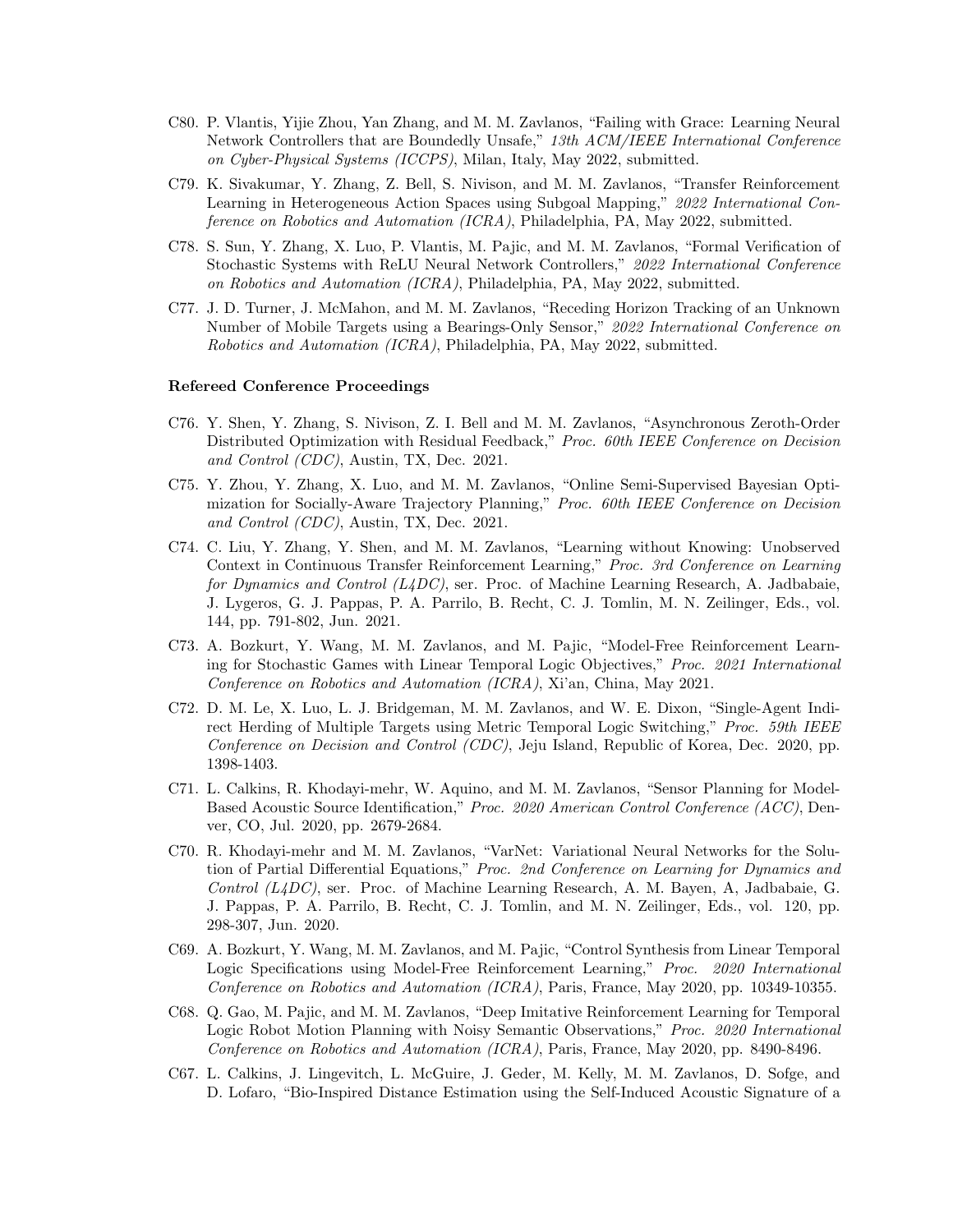Motor-Propeller System," Proc. 2020 International Conference on Robotics and Automation (ICRA), Paris, France, May 2020, pp. 5047-5053.

- C66. Y. Zhang and M. M. Zavlanos, "Transfer Reinforcement Learning under Unobserved Contextual Information," Proc. 11th ACM/IEEE International Conference on Cyber-Physical Systems (ICCPS), Sydney, Australia, Apr. 2020, pp. 75-86.
- C65. X. Luo, Y. Zhang and, M. M. Zavlanos, "Socially-Aware Robot Planning via Bandit Human Feedback," Proc. 11th ACM/IEEE International Conference on Cyber-Physical Systems (ICCPS), Sydney, Australia, Apr. 2020, pp. 216-225.
- C64. X. Luo and M. M. Zavlanos, "Transfer Planning for Temporal Logic Tasks," Proc. 58th IEEE Conference on Decision and Control (CDC), Nice, France, Dec. 2019, pp. 5306-5311.
- C63. R. Khodayi-mehr and M. M. Zavlanos, "Nonlinear Reduced Order Source Identification under Uncertainty," Proc. 58th IEEE Conference on Decision and Control (CDC), Nice, France, Dec. 2019, pp. 2752-2757.
- C62. Y. Zhang and M. M. Zavlanos, "Distributed Off-Policy Actor-Critic Reinforcement Learning with Policy Consensus," Proc. 58th IEEE Conference on Decision and Control (CDC), Nice, France, Dec. 2019, pp. 4674-4679.
- C61. S. Paternain, S. Lee, M. M. Zavlanos, and A. Ribeiro, "Constrained Online Learning in Networks with Sublinear Regret and Fit," *Proc. 58th IEEE Conference on Decision and Control* (CDC), Nice, France, Dec. 2019, pp. 5486-5493.
- C60. Y. Zhang, R. Ravier, M. M. Zavlanos, and V. Tarokh, "A Distributed Online Convex Optimization Algorithm with Improved Dynamic Regret," Proc. 58th IEEE Conference on Decision and Control (CDC), Nice, France, Dec. 2019, pp. 2449-2454.
- C59. Q. Gao, D. Hajinezhad, Y. Zhang, Y. Kantaros, and M. M. Zavlanos, "Reduced Variance Deep Reinforcement Learning with Temporal Logic Specifications," in Proc. 10th ACM/IEEE International Conference on Cyber-Physical Systems (ICCPS), Montreal, Canada, Apr. 2019, pp. 237-248.
- C58. Y. Zhang and M. M. Zavlanos, "A Consensus-Based Distributed Augmented Lagrangian Method," in Proc. 57th IEEE Conference on Decision and Control (CDC), Miami Beach, FL, Dec. 2018, pp. 1763-1768.
- C57. Y. Feng, R. Khodayi-mehr, Y. Kantaros, L. Calkins, and M. M. Zavlanos, "Active Acoustic Impedance Mapping using Mobile Robots," in Proc. 57th IEEE Conference on Decision and Control (CDC), Miami Beach, FL, Dec. 2018, pp. 3910-3915.
- C56. L. Calkins, R. Khodayi-mehr, W. Aquino, and M. M. Zavlanos, "Physics-Based Acoustic Source Identification," in Proc. 57th IEEE Conference on Decision and Control (CDC), Miami Beach, FL, Dec. 2018, pp. 1457-1462.
- C55. D. Hajinezhad and M. M. Zavlanos, "Gradient-Free Multi-Agent Nonconvex Nonsmooth Optimization," in Proc. 57th IEEE Conference on Decision and Control (CDC), Miami Beach, FL, Dec. 2018, pp. 4939-4944.
- C54. Y. Kantaros and M. M. Zavlanos, "Temporal Logic Optimal Control for Large-Scale Multi-Robot Systems:  $10^{400}$  States and Beyond," in Proc. 57th IEEE Conference on Decision and Control (CDC), Miami Beach, FL, Dec. 2018, pp. 2519- 2524.
- C53. R. Khodayi-mehr, W. Aquino, and M. M. Zavlanos, "Distributed Reduced Order Source Identification," in Proc. 2018 American Control Conference (ACC), Milwaukee, WI, Jun. 2018, pp. 1084-1089.
- C52. Y. Kantaros and M. M. Zavlanos, "Distributed Intermittent Communication Control of Mobile Robot Networks under Time-Critical Dynamic Tasks," in Proc. 2018 IEEE International Conference on Robotics and Automation (ICRA), Brisbane, Australia, May 2018, pp. 5028- 5033.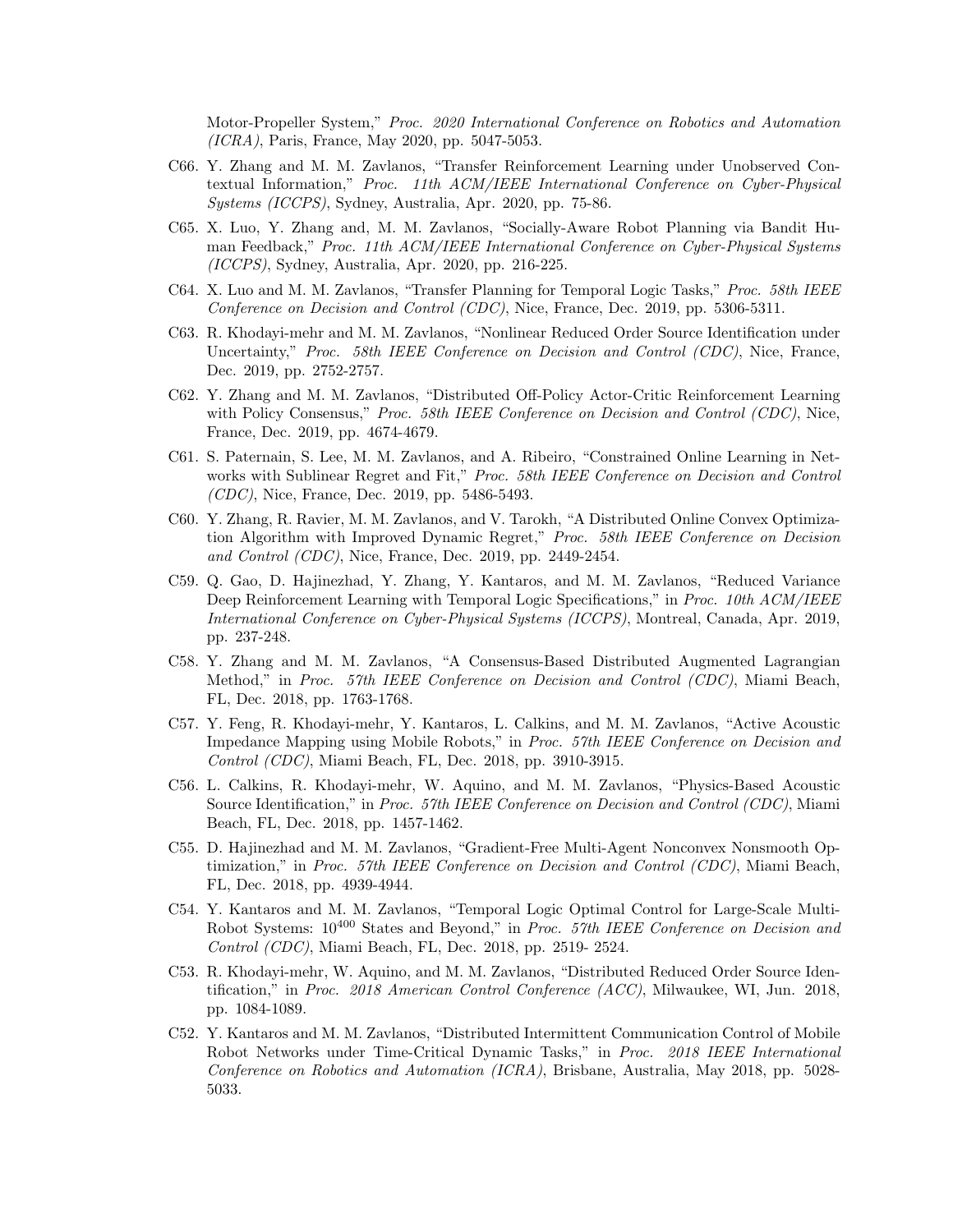- C51. Y. Kantaros and M. M. Zavlanos, "Distributed Optimal Control Synthesis for Multi-Robot Systems under Global Temporal Tasks," in Proc. 9th ACM/IEEE International Conference on Cyber-Physical Systems (ICCPS), Porto, Portugal, Apr. 2018, pp. 162-173.
- C50. M. Guo and M. M. Zavlanos, "Temporal Task Planning in Wirelessly Connected Environments with Unknown Channel Quality," in Proc. 56th IEEE Conference on Decision and Control (CDC), Melbourne, Australia, Dec. 2017, pp. 4161-4168.
- C49. S. Lee, N. Chatzipanagiotis, and M. M. Zavlanos, "A Distributed Augmented Lagrangian Method for Model Predictive Control," in Proc. 56th IEEE Conference on Decision and Control (CDC), Melbourne, Australia, Dec. 2017, pp. 2888-2893.
- C48. L. Calkins, R. Khodayi-mehr, W. Aquino, and M. M. Zavlanos, "Stochastic Model-Based Source Identification," in *Proc. 56th IEEE Conference on Decision and Control (CDC)*, Melbourne, Australia, Dec. 2017, pp. 1272-1277.
- C47. W.-J. Ma, D. Dentcheva, and M. M. Zavlanos, "Risk-Averse Sensor Planning using Distributed Policy Gradient," in Proc. 2017 American Control Conference (ACC), Seattle, WA, May 2017, pp. 4839-4844.
- C46. M. Guo and M. M. Zavlanos, "Distributed Data Gathering with Buffer Constraints and Intermittent Communication," in Proc. 2017 IEEE International Conference on Robotics and Automation (ICRA), Singapore, May 2017, pp. 279-284. Finalist, Best Multi-Robot Systems Paper Award
- C45. Y. Kantaros and M. M. Zavlanos, "Sampling-Based Control Synthesis for Multi-Robot Systems under Global Temporal Specifications," in Proc. 8th ACM/IEEE International Conference on Cyber-Physical Systems (ICCPS), Pittsburgh, PA, Apr. 2017, pp. 3-13.
- C44. C. Freundlich, S. Lee, and M. M. Zavlanos, "Distributed Estimation and Control for Mobile Robot Networks," in *Proc. 55th IEEE Conference on Decision and Control (CDC)*, Las Vegas, NV, Dec. 2016, pp. 3518-3523.
- C43. Y. Kantaros and M. M. Zavlanos, "Simultaneous Intermittent Communication Control and Path Optimization in Networks of Mobile Robots," in Proc. 55th IEEE Conference on Decision and Control (CDC), Las Vegas, NV, Dec. 2016, pp. 1794-1799.
- C42. S. Lee, A. Ribeiro, and M. M. Zavlanos, "Distributed Continuous-time Online Optimization using Saddle-Point Methods," in Proc. 55th IEEE Conference on Decision and Control (CDC), Las Vegas, NV, Dec. 2016, pp. 4314-4319.
- C41. S. Lee and M. M. Zavlanos, "Approximate Projections for Decentralized Optimization with SDP Constraints," in *Proc. 55th IEEE Conference on Decision and Control (CDC)*, Las Vegas, NV, Dec. 2016, pp. 1030-1035.
- C40. Y. Kantaros and M. M. Zavlanos, "A Distributed LTL-based Approach for Intermittent Communication in Mobile Robot Networks," in Proc. 2016 American Control Conference (ACC), Boston, MA, Jul. 2016, pp. 5557-5562.
- C39. R. Khodayi-mehr, W. Aquino, and M. M. Zavlanos, "Nonlinear Reduced Order Source Identification," in Proc. 2016 American Control Conference (ACC), Boston, MA, Jul. 2016, pp. 6302-6307.
- C38. S. Lee and M. M. Zavlanos, "Distributed Primal-Dual Methods for Online Constrained Optimization," in Proc. 2016 American Control Conference (ACC), Boston, MA, Jul. 2016, pp. 7171-7176.
- C37. Y. Kantaros and M. M. Zavlanos, "Intermittent Connectivity Control in Mobile Robot Networks," in Proc. 49th Asilomar Conference on Signals, Systems and Computers (ACSSC), Pacific Grove, CA, Nov. 2015, pp. 1125-1129.
- C36. N. Chatzipanagiotis and M. M. Zavlanos, "On the Convergence Rate of a Distributed Augmented Lagrangian Optimization Algorithm," in Proc. 2015 American Control Conference (ACC), Chicago, IL, Jul. 2015, pp. 541-546.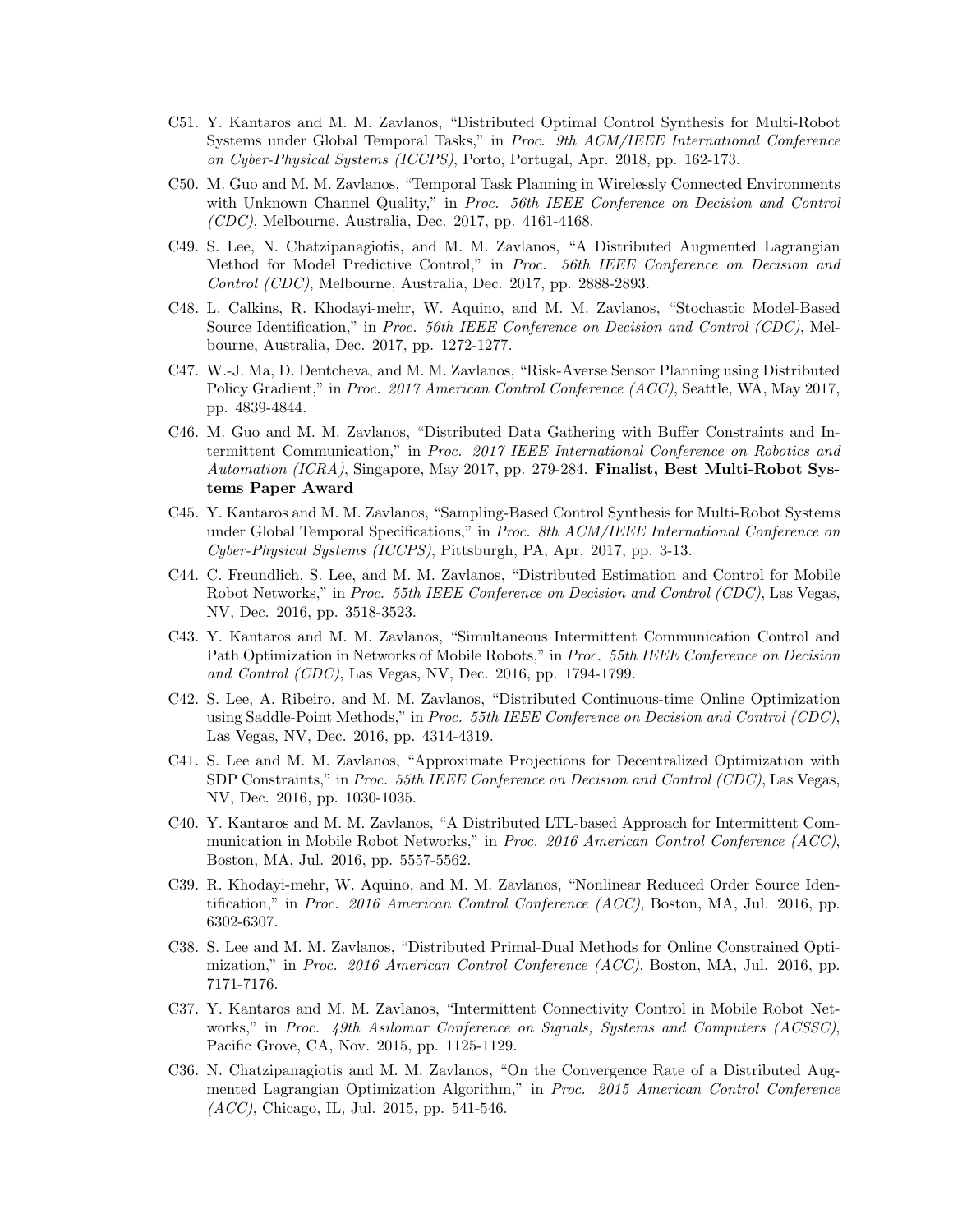- C35. C. Freundlich, P. Mordohai, and M. M. Zavlanos, "Optimal Path Planning and Resource Allocation for Active Target Localization," in Proc. 2015 American Control Conference (ACC), Chicago, IL, Jul. 2015, pp. 3088-3093.
- C34. R. Khodayi-mehr, W. Aquino, and M. M. Zavlanos, "Model-Based Sparse Source Identification," in Proc. 2015 American Control Conference (ACC), Chicago, IL, Jul. 2015, pp. 1818-1823.
- C33. C. Freundlich, P. Mordohai, and M. M. Zavlanos, "Exact Bias Correction and Covariance Estimation for Stereo Vision," in Proc. IEEE Conference on Computer Vision and Pattern Recognition (CVPR), Boston, MA, Jun. 2015, pp. 3296-3304.
- C32. Y. Kantaros and M. M. Zavlanos, "Communication-Aware Coverage Control for Robotic Sensor Networks," in *Proc. 53rd IEEE Conference on Decision and Control (CDC)*, Los Angeles, CA, Dec. 2014, pp. 6863-6865.
- C31. Y. Kantaros and M. M. Zavlanos, "Distributed Simultaneous Coverage and Communication Control by Mobile Sensor Networks," in Proc. 2nd IEEE Global Conference on Signal and Information Processing (GlobalSIP), Atlanta, GA, Dec. 2014, pp. 1001-1005. Best Student Paper Award
- C30. M. Aranda, G. López-Nicolás, C. Sagüés, and M. M. Zavlanos, "Three-Dimensional Multirobot Formation Control for Target Enclosing," in Proc. 2014 IEEE/RSJ International Conference on Intelligent Robots and Systems (IROS), Chicago, IL, Sep. 2014, pp. 357-362.
- C29. N. Chatzipanagiotis and M. M. Zavlanos, "Distributed Stochastic Multicommodity Flow Optimization," in Proc. 1st IEEE Global Conference on Signal and Information Processing (GlobalSIP), Austin, TX, Dec. 2013, pp. 883-886.
- C28. C. Freundlich, P. Mordohai, and M. M. Zavlanos, "Hybrid Control for Mobile Target Localization with Stereo Vision," in Proc. 52nd IEEE Conference on Decision and Control (CDC), Firenze, Italy, Dec. 2013, pp. 2635-2640.
- C27. N. Chatzipanagiotis, A. P. Petropulu, and M. M. Zavlanos, "A Distributed Algorithm for Cooperative Relay Beamforming," in Proc. 2013 American Control Conference (ACC), Washington, DC, Jun. 2013, pp. 3733-3738.
- C26. D. S. Kalogerias, N. Chatzipanagiotis, M. M. Zavlanos, and A. P. Petropulu, "Mobile Jammers for Secrecy Rate Maximization in Cooperative Networks," in Proc. 38th International Conference on Acoustics, Speech, and Signal Processing (ICASSP), Vancouver, Canada, May 2013, pp. 2901-2905.
- C25. C. Freundlich, P. Mordohai, and M. M. Zavlanos, "A Hybrid Control Approach to the Next-Best-View Problem using Stereo Vision," in Proc. 2013 IEEE International Conference on Robotics and Automation (ICRA), Karlsruhe, Germany, May 2013, pp. 4478-4483.
- C24. N. Chatzipanagiotis, D. Dentcheva, and M. M. Zavlanos, "Approximate Augmented Lagrangians for Distributed Network Optimization," in Proc. 51st IEEE Conference on Decision and Control (CDC), Maui, Hawaii, Dec. 2012, pp. 5840-5845.
- C23. N. Chatzipanagiotis, Y. Liu, A. P. Petropulu, and M. M. Zavlanos, "Controlling Groups of Mobile Beamformers," in Proc. 51st IEEE Conference on Decision and Control (CDC), Maui, Hawaii, Dec. 2012, pp. 1984-1989.
- C22. M. M. Zavlanos, A. Ribeiro, and G. J. Pappas, "A Framework for Integrating Mobility and Routing in Mobile Communication Networks," in Proc. 45th Asilomar Conference on Signals, Systems, and Computers (ACSSC), Pacific Grove, CA, Nov. 2011, pp. 1461-1465.
- C21. M. M. Zavlanos, A. Ribeiro, and G. J. Pappas, "Distributed Control of Mobility and Routing in Networks of Robots," in Proc. 12th IEEE International Workshop on Signal Processing Advances in Wireless Communications (SPAWC), San Francisco, CA, Jun. 2011, pp. 236-240.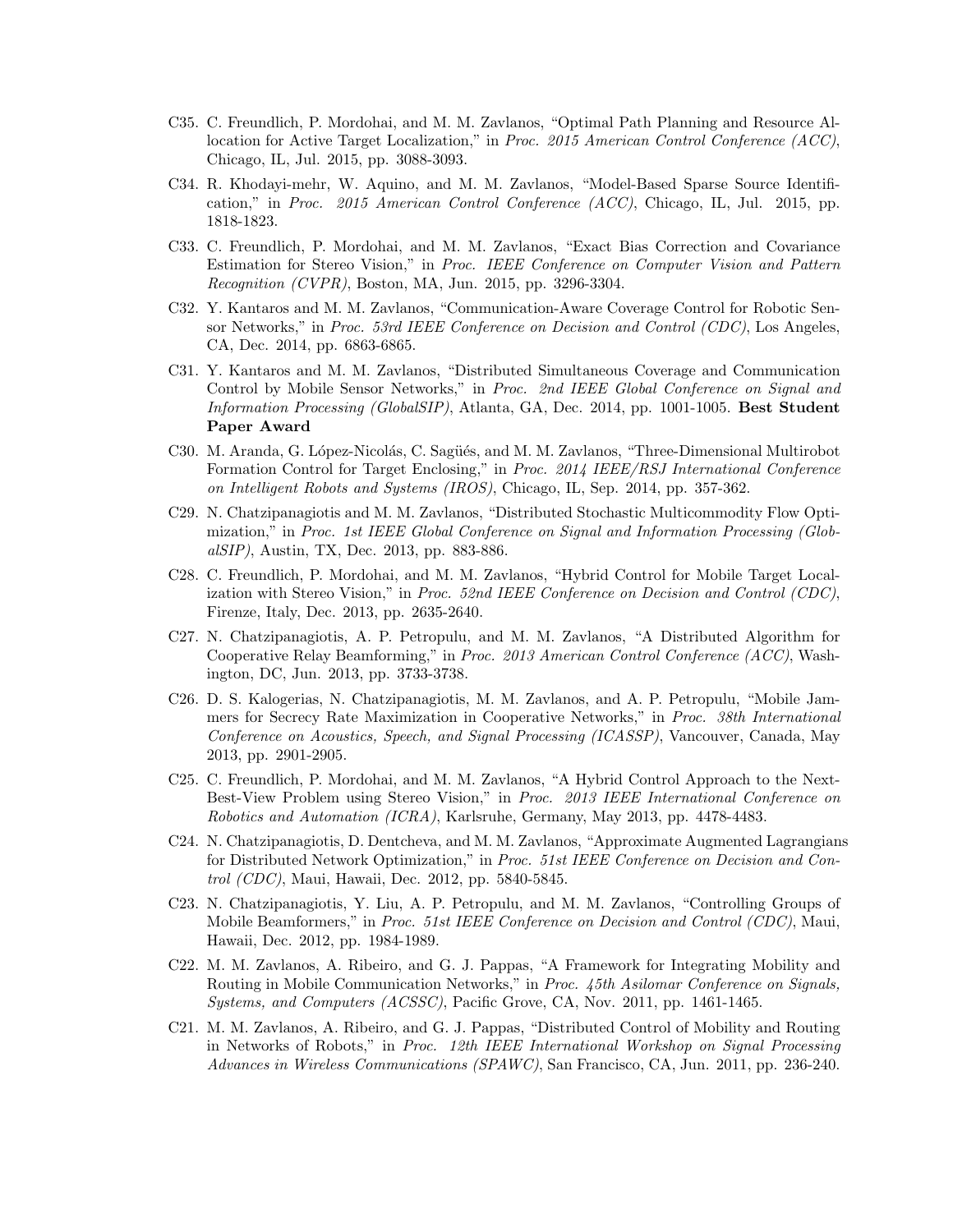- C20. M. M. Zavlanos, V. M. Preciado, and A. Jadbabaie, "Spectral Control of Mobile Robot Networks," in Proc. 2011 American Control Conference (ACC), San Francisco, CA, Jun. 2011, pp. 3245-3250.
- C19. M. M. Zavlanos and A. A. Julius, "Robust Flux Balance Analysis of Metabolic Networks," in Proc. 2011 American Control Conference (ACC), San Francisco, CA, Jun. 2011, pp. 2915- 2920.
- C18. M. M. Zavlanos, A. Ribeiro, and G. J. Pappas, "Mobility and Routing Control in Networks of Robots," in Proc. 49th IEEE Conference on Decision and Control (CDC), Atlanta, GA, Dec. 2010, pp. 7545-7550.
- C17. M. M. Zavlanos, "Synchronous Rendezvous of Very-Low-Range Wireless Agents," in Proc. 49th IEEE Conference on Decision and Control (CDC), Atlanta, GA, Dec. 2010, pp. 4740-4745.
- C16. V. M. Preciado, M. M. Zavlanos, A. Jadbabaie, and G. J. Pappas, "Distributed Control of the Laplacian Spectral Moments of a Network," in Proc. 2010 American Control Conference (ACC), Baltimore, MD, Jun. 2010, pp. 4462-4467.
- C15. J. Le Ny, M. M. Zavlanos, and G. J. Pappas, "Resource Allocation for Signal Detection with Active Sensors," in Proc. 48th IEEE Conference on Decision and Control (CDC), Shanghai, China, Dec. 2009, pp. 8561-8566.
- C14. M. M. Zavlanos, D. E. Koditschek, and G. J. Pappas, "A Distributed Dynamical Scheme for Fastest Mixing Markov Chains," in Proc. 2009 American Control Conference (ACC), St. Louis, MO, Jun. 2009, pp. 1436-1441.
- C13. M. M. Zavlanos, L. Spesivtsev, and G. J. Pappas, "A Distributed Auction Algorithm for the Assignment Problem," in Proc. 47th IEEE Conference on Decision and Control (CDC), Cancun, Mexico, Dec. 2008, pp. 1212-1217.
- C12. M. M. Zavlanos, A. A. Julius, S. P. Boyd, and G. J. Pappas, "Identification of Stable Genetic Networks using Convex Programming," in Proc. 2008 American Control Conference (ACC), Seattle, WA, Jun. 2008, pp. 2755-2760.
- C11. M. M. Zavlanos, A. Tahbaz-Salehi, A. Jadbabaie, and G. J. Pappas, "Distributed Topology Control of Dynamic Networks," in Proc. 2008 American Control Conference (ACC), Seattle, WA, Jun. 2008, pp. 2660-2665.
- C10. N. Michael, M. M. Zavlanos, V. Kumar, and G. J. Pappas, "Distributed Multi-Robot Task Assignment and Formation Control," in Proc. 2008 IEEE International Conference on Robotics and Automation (ICRA), Pasadena, CA, May 2008, pp. 128-133.
- C9. M. M. Zavlanos and G. J. Pappas, "Distributed Connectivity Control of Mobile Networks," in Proc. 46th IEEE Conference on Decision and Control (CDC), New Orleans, LA, Dec. 2007, pp. 3591-3596.
- C8. M. M. Zavlanos and G. J. Pappas, "Distributed Formation Control with Permutation Symmetries," in Proc. 46th IEEE Conference on Decision and Control (CDC), New Orleans, LA, Dec. 2007, pp. 2894-2899.
- C7. M. M. Zavlanos, A. Jadbabaie, and G. J. Pappas, "Flocking while Preserving Network Connectivity," in Proc. 46th IEEE Conference on Decision and Control (CDC), New Orleans, LA, Dec. 2007, pp. 2919-2924.
- C6. M. M. Zavlanos and G. J. Pappas, "Dynamic Assignment in Distributed Motion Planning with Limited Information," in Proc. 2007 American Control Conference (ACC), New York, NY, Jul. 2007, pp. 1173-1178.
- C5. M. M. Zavlanos and G. J. Pappas, "Sensor-Based Dynamic Assignment in Distributed Motion Planning," in Proc. 2007 IEEE International Conference on Robotics and Automation (ICRA), Rome, Italy, Apr. 2007, pp. 3333-3338.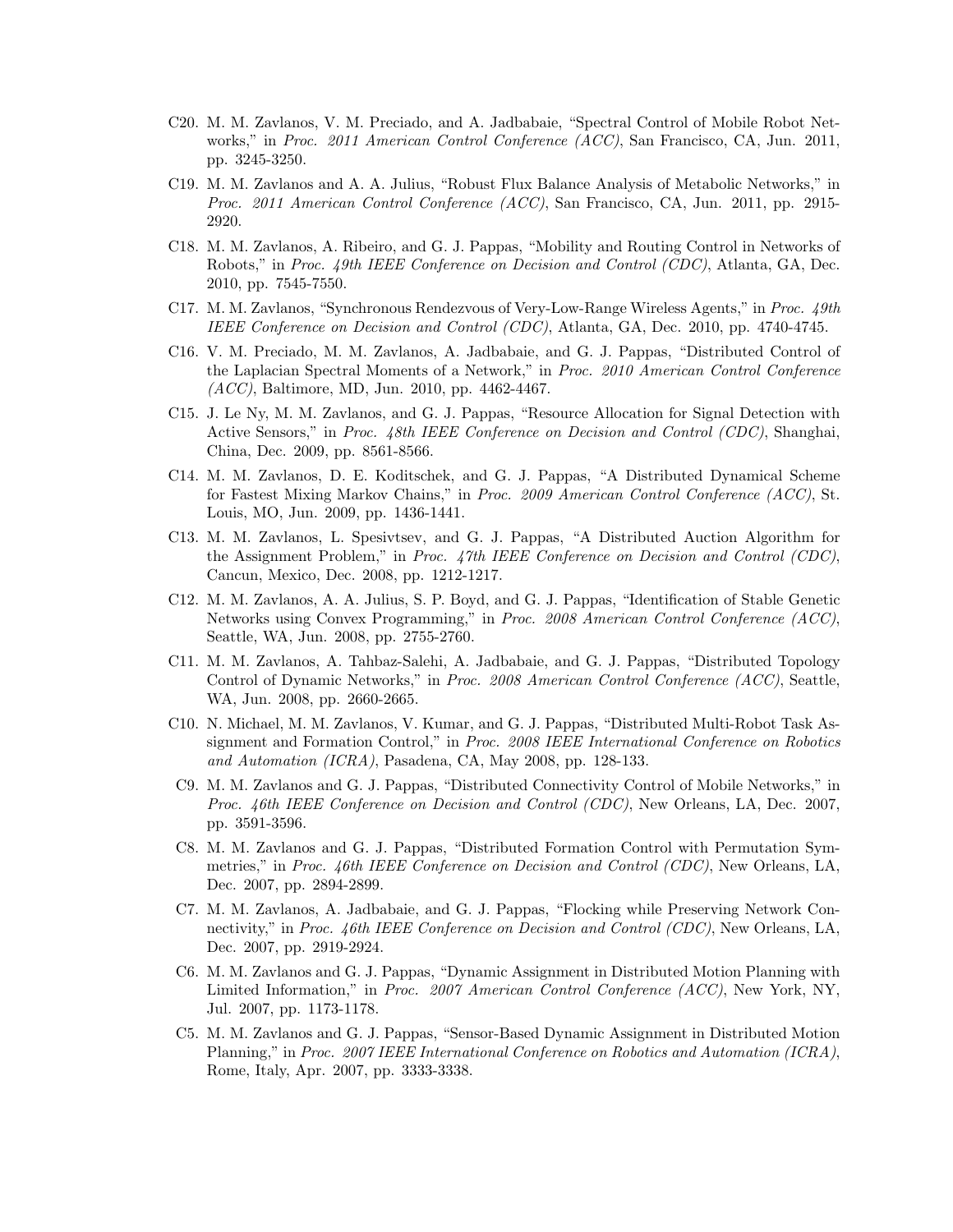- C4. M. M. Zavlanos and G. J. Pappas, "A Dynamical Systems Approach to Weighted Graph Matching," in Proc. 45th IEEE Conference on Decision and Control (CDC), San Diego, CA, Dec. 2006, pp. 3492-3497. Finalist, Best Student Paper Award
- C3. M. M. Zavlanos and G. J. Pappas, "Controlling Connectivity of Dynamic Graphs," in Proc. 44th IEEE Conference on Decision and Control (CDC), Seville, Spain, Dec. 2005, pp. 6388- 6393.
- C2. D. V. Dimarogonas, M. M. Zavlanos, S. G. Loizou, and K. J. Kyriakopoulos, "Decentralized Motion Control of Multiple Holonomic Agents under Input Constraints," in Proc. 42nd IEEE Conference on Decision and Control (CDC), Maui, Hawaii, Dec. 2003, pp. 3390-3395.
- C1. M. M. Zavlanos and K. J. Kyriakopoulos, "Decentralized Motion Control of Multiple Mobile Agents," in Proc. 11th Mediterranean Conference on Control and Automation (MED), Rhodes, Greece, 2003.

## Refereed Book Chapters

- B4. Y. Kantaros, M. M. Zavlanos, and G. J. Pappas, "Connectivity of Dynamic Graphs," in Encyclopedia of Systems and Control, T. Samad and J. Baillieul, Eds., Springer-Verlag London, 2020, pp. 317-323.
- B3. M. M. Zavlanos and G. J. Pappas, "Connectivity of Dynamic Graphs," in Encyclopedia of Systems and Control, T. Samad and J. Baillieul, Eds., Springer-Verlag London, 2015, pp. 317-323.
- B2. N. Michael, M. M. Zavlanos, V. Kumar and G. J. Pappas, "Maintaining Connectivity in Mobile Robot Networks," in Experimental Robotics, ser. Springer Tracts in Advanced Robotics, O. Khatib, V. Kumar, and G. J. Pappas, Eds., Springer Berlin Heidelberg, 2009, vol. 54, pp. 117-126.
- B1. M. M. Zavlanos and G. J. Pappas, "Distributed Hybrid Control for Multiple Pursuer Multiple Evader Games," in Hybrid Systems: Computation and Control, ser. Lecture Notes in Computer Science, A. Bemporad, A. Bicchi, and G. Buttazzo, Eds., Springer Berlin Heidelberg, 2007, vol. 4416, pp. 787-789.

### Published Conference and Workshop Abstracts

- A3. C. Freundlich, P. Mordohai, and M. M. Zavlanos, "A Hybrid Control Approach to the Next-Best-View Problem using Stereo Vision," in 16th International Conference on Hybrid Systems: Computation and Control (HSCC), Philadelphia, PA, Apr. 2013.
- A2. G. Foderaro, S. Ferrari, and M. M. Zavlanos, "A Decentralized Kernel Density Estimation Approach to Distributed Robot Path Planning," in 26th Annual Conference on Neural Information Processing Systems (NeurIPS), Workshop on Bayesian Nonparametric Models for Reliable Planning and Decision-Making Under Uncertainty, Lake Tahoe, NV, Dec. 2012.
- A1. A. A. Julius, M. M. Zavlanos, S. P. Boyd, and G. J. Pappas, "Genetic Network Identification using Convex Programming," in 8th International Conference on Systems Biology (ICSB), Los Angeles, CA, Oct. 2007.

#### Theses and Dissertations

- Th2. M. M. Zavlanos, "Distributed Control of Robotic Networks," Ph.D. dissertation, University of Pennsylvania, Dept. of Electrical & Systems Engineering, Aug. 2008.
- Th1. M. M. Zavlanos, "Decentralized Motion Control of Multiple Mobile Agents," Diploma (M.S.E.) thesis, National Technical University of Athens, Dept. of Mechanical Engineering, Nov. 2002.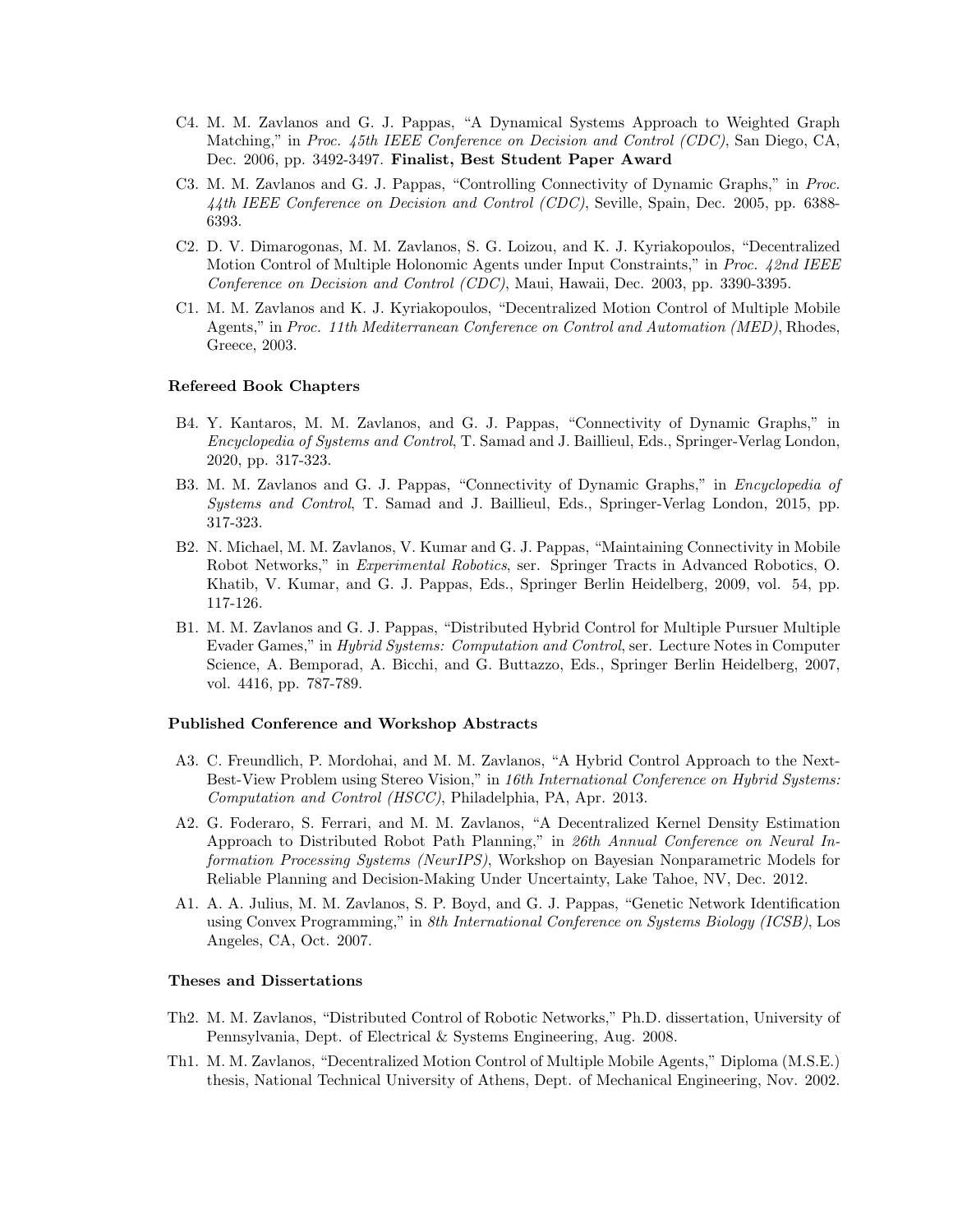#### Technical Reports

- T4. P. C. Hammer, D. J. Cappelleri, and M. M. Zavlanos, "TortoiseBot: Low-cost ROS-Based Mobile 3D Mapping Platform," Technical Report No. TR2-DC, Dept. of Mechanical Engineering, Stevens Institute of Technology, Feb. 2012.
- T3. A. A. Julius, M. M. Zavlanos, S. P. Boyd, and G. J. Pappas, "Genetic Network Identification using Convex Programming," Technical Report MS-CIS-07-20, Dept. of Computer & Information Science, University of Pennsylvania, Jul. 2007.
- T2. M. M. Zavlanos and G. J. Pappas, "Distributed Connectivity Control of Mobile Networks," Technical Report MS-CIS-07-08, Dept. of Computer & Information Science, University of Pennsylvania, Mar. 2007.
- T1. D. V. Dimarogonas, S. G. Loizou, K. J. Kyriakopoulos, and M. M. Zavlanos, "A Feedback Stabilization and Collision Avoidance Scheme for Multiple Independent Non-Point Agents," Technical Report No. 01-04, Control Systems Lab, Dept. of Mechanical Engineering, National Technical University of Athens, 2004.

## INVITED LECTURES, SEMINARS, COLLOQUIA

- 1. MAE Seminar, "Scalable and AI-Enabled Autonomous Systems", University of California San Diego, San Diego, CA, Jan. 2022.
- 2. CoE Seminar, "Scalable and AI-Enabled Autonomous Systems", Peking University, Beijing, China, Jan. 2022.
- 3. ECE Seminar, "Scalable and AI-Enabled Autonomous Systems", University of California Santa Cruz, Santa Cruz, CA, Oct. 2021.
- 4. MEMS Seminar, "Scalable and AI-Enabled Autonomous Systems: From Theory to Real-World", Duke University, Durham, NC, Sep. 2021.
- 5. Amazon Robotics Seminar, "Scalable Multi-Robot Planning under High-Level Collaborative Tasks", Amazon Robotics, North Reading, MA, Mar. 2021.
- 6. Computation and Reasoning Laboratory (Corelab) Seminar, "Distributed, Non-stationary, and Causal Reinforcement Learning", National Technical University of Athens, Athens, Greece, Dec. 2020.
- 7. Control Engineering Group Seminar, "From Large-Scale Complex Robot Planning to Fully Distributed Learning for Control", University of Oxford, Oxford, UK, Jul. 2020.
- 8. Division of Decision and Control Systems Seminar, "Intermittently Connected Robot Networks", KTH Royal Institute of Technology, Stockholm, Sweden, Dec. 2019.
- 9. Division of Decision and Control Systems Seminar, "A Sampling-Based Framework for Large-Scale Temporal Logic Optimal Control Synthesis", KTH Royal Institute of Technology, Stockholm, Sweden, Dec. 2019.
- 10. Acoustics Division Seminar, "Intermittent Communication Control in Mobile Robot Networks", US Naval Research Labs, Washington, DC, Oct. 2019.
- 11. DRIV Seminar, "Model Checking Meets Robot Planning: A Sampling-Based Framework for Large-Scale Optimal Temporal Logic Synthesis", Duke University, Durham, NC, Nov. 2018.
- 12. Workshop on Large-Scale Optimization, "Distributed Optimization Algorithms for Networked Systems", Allerton Conference on Communication, Control and Computing, Allerton Park, Monticello, IL, Oct. 2017.
- 13. DIMACS Workshop on Distributed Optimization, Information Processing, and Learning, "Distributed Optimization Algorithms for Networked Systems", Rutgers University, Piscataway, NJ, Aug. 2017.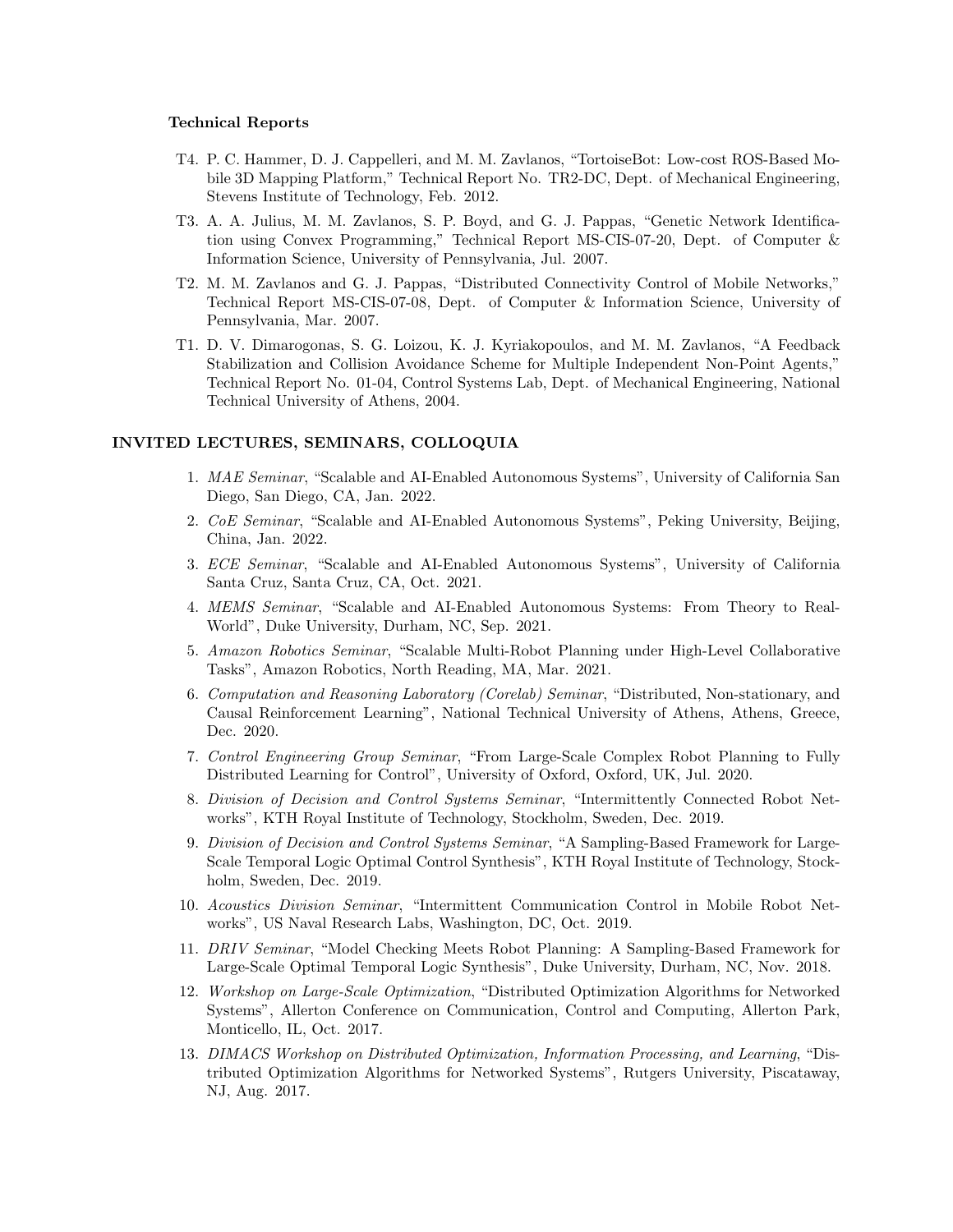- 14. Workshop on Optimization under Uncertainty and Data-Driven Science and Engineering, "Distributed Optimization Algorithms for Networked Systems", Duke University, Durham, NC, Apr. 2017.
- 15. Workshop on Assured Autonomy, "Intermittent Communication Control in Mobile Robot Networks", Florida Institute on National Security (FINS), University of Florida, Gainesville, FL, Apr. 2017.
- 16. Dream Course Seminar, "Distributed Estimation and Control in Mobile Robot Networks", University of Oklahoma, Norman, OK, Feb. 2017.
- 17. Control Systems Seminar, "Intermittent Communication Control in Mobile Robot Networks", University of Michigan, Ann Arbor, MI, Jan. 2017.
- 18. Workshop on Taxonomies of Interconnected Systems: Large-Scale Networks, "Distributed Optimization Algorithms for Networked Systems", IEEE Conference on Decision and Control, Las Vegas, NV, Dec. 2016.
- 19. Workshop on Communication-Aware Control and Robotics, "Intermittent Communication Control in Mobile Robot Networks", IEEE Conference on Decision and Control, Las Vegas, NV, Dec. 2016.
- 20. CISE Seminar, "Intermittent Communication Control in Mobile Robot Networks", Boston University, Boston, MA, Oct. 2016.
- 21. CS Colloquia, "Distributed Estimation and Control in Mobile Robot Networks", Duke University, Durham, NC, Oct. 2016.
- 22. DRIV Seminar, "Distributed Communication-Aware Mobile Robot Networks", Duke University, Durham, NC, Feb. 2013.
- 23. DCSB Seminar, "Analysis and Reconstruction of Biomolecular Networks", Duke University, Durham, NC, Oct. 2013.
- 24. New Faculty Lecture Series, "Networked Robot Systems: Integrating Communication, Sensing, and Control", Duke University, Durham, NC, Mar. 2013.
- 25. WISeNet Seminar, "Controlling Mobility and Communications in Networks of Mobile Robots", Duke University, Durham, NC, Mar. 2013.
- 26. MEMS Seminar, "Distributed Control of Networked Robots and Systems", Duke University, Durham, NC, Mar. 2012.
- 27. ME Seminar, "Distributed Control of Networked Robots and Systems", Worcester Polytechnic Institute, Worcester, MA, Feb. 2012.
- 28. SOE Controls and Robotics Seminar, "Distributed Control of Networked Robots and Systems", Rutgers University, Piscataway, NJ, Oct. 2011.
- 29. ME Seminar, "Distributed Control of Networked Robots and Systems", City College of New York, New York, NY, Oct. 2010.
- 30. ME Seminar, "Distributed Control of Networked Robots and Systems", University of Delaware, Newark, DE, Oct. 2010.
- 31. ISIS Seminar, "Distributed Control of Networked Robots and Systems", Vanderbilt University, Nashville, TN, Feb. 2010.
- 32. CS Seminar, "Distributed Control of Networked Robots and Systems", Stevens Institute of Technology, Hoboken, NJ, Apr. 2009.
- 33. ECEE Seminar, "Distributed Control of Networked Robots and Systems", University of Colorado at Boulder, Boulder, CO, Mar. 2009.
- 34. MAE Seminar, "Distributed Control of Networked Robots and Systems", Polytechnic Institute of New York University, Brooklyn, NY, Feb. 2009.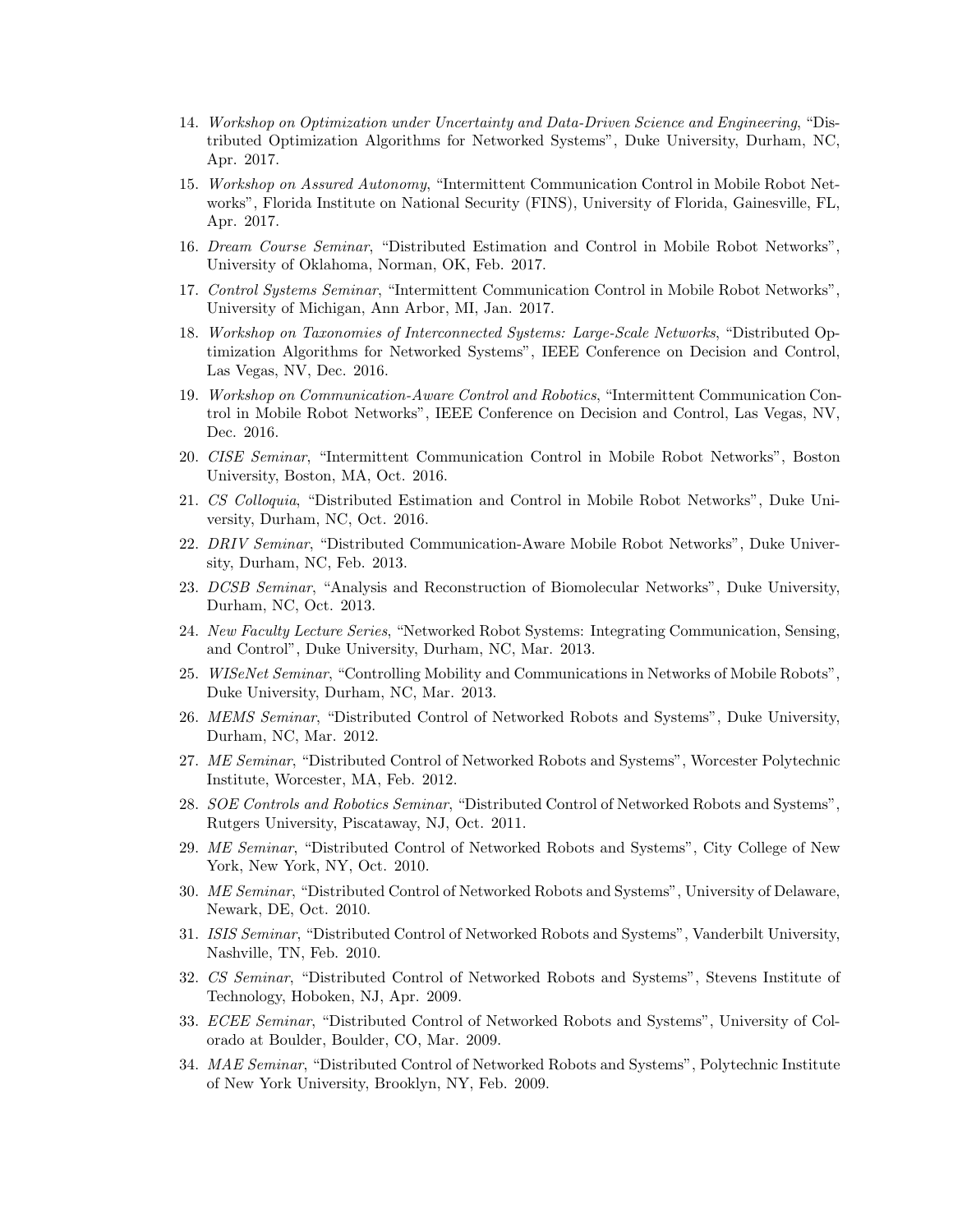- 35. EE Seminar, "Distributed Control of Networked Robots and Systems", University of Texas at Dallas, Richardson, TX, Feb. 2009.
- 36. MAE Seminar, "Distributed Control of Networked Robots and Systems", Cornell University, Ithaca, NY, Mar. 2008.

## UNIVERSITY SERVICE

#### Departmental and University Committees

- 1. Search Committee Member, Robotics Faculty Search (Sep. 2021 present) Dept. of Mechanical Engineering & Materials Science, Duke University, Durham, NC.
- 2. Search Committee Chair, Autonomy & Aerospace Faculty Search (Dec. 2020 May 2021) Dept. of Mechanical Engineering & Materials Science, Duke University, Durham, NC.
- 3. Associate Director of Graduate Studies (Jul. 2020 Jun. 2021) Dept. of Mechanical Engineering & Materials Science, Duke University, Durham, NC.
- 4. Engineering Faculty Council (EFC) Member (Sep. 2019 Jun. 2021) Pratt School of Engineering, Duke University, Durham, NC.
- 5. MEMS Executive Committee Member (Sep. 2019 present) Dept. of Mechanical Engineering & Materials Science, Duke University, Durham, NC.
- 6. MEMS Awards Committee Member (Sep. 2019 present) Dept. of Mechanical Engineering & Materials Science, Duke University, Durham, NC.
- 7. Steering Committee Member, Pratt 2039: Envisioning Our Future (Jan. 2020 Dec. 2020) Pratt School of Engineering, Duke University, Durham, NC.
- 8. Search Committee Member, Director of Diversity, Equity & Inclusion (Sep. 2019 Dec. 2020) Pratt School of Engineering, Duke University, Durham, NC.
- 9. Steering Committee Member, Robotics Masters Program (Sep. 2019 Apr. 2020) Pratt School of Engineering, Duke University, Durham, NC.
- 10. Space Committee Member (Sep. 2015 Sep. 2019) Pratt School of Engineering, Duke University, Durham, NC.
- 11. Search Committee Member, Controls Faculty Search (Sep. 2015 Jun. 2016) Dept. of Mechanical Engineering & Materials Science, Duke University, Durham, NC.
- 12. Graduate Committee Member (Sep. 2012 Aug. 2015) Dept. of Mechanical Engineering & Materials Science, Duke University, Durham, NC.
- 13. Departmental Seminar Committee Member (Sep. 2012 Aug. 2015) Dept. of Mechanical Engineering & Materials Science, Duke University, Durham, NC.
- 14. Search Committee Member, Materials Faculty Search (Sep. 2014 Jun. 2015) Dept. of Mechanical Engineering & Materials Science, Duke University, Durham, NC.
- 15. Search Committee Member, Robotics Faculty Search (Sep. 2013 Jun. 2014) Dept. of Mechanical Engineering & Materials Science, Duke University, Durham, NC.
- 16. Faculty Professional Development & Mentoring Response Team (Sep. 2012 Aug. 2013) Pratt School of Engineering, Duke University, Durham, NC.
- 17. Undergraduate Committee Member (Jan. 2012 Aug. 2012) Dept. of Mechanical Engineering, Stevens Institute of Technology, Hoboken, NJ.
- 18. Graduate Committee Member (Sep. 2010 Aug. 2012) Dept. of Mechanical Engineering, Stevens Institute of Technology, Hoboken, NJ.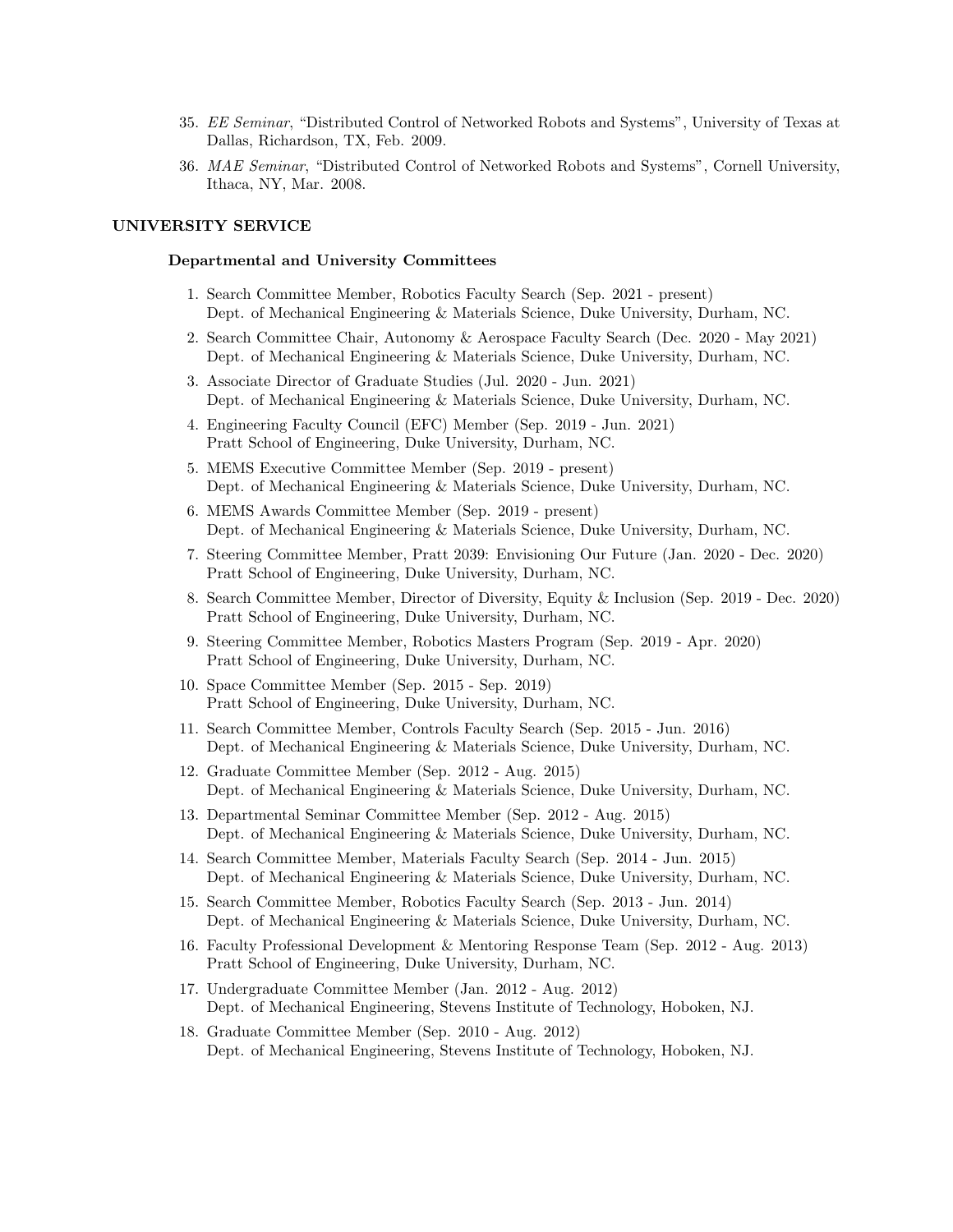## Instruction

- 1. Undergraduate
	- ME  $344/ECE$  382 Control Systems (Spring 2014 2021) Duke University, Durham, NC
	- $ME$  483 Control Systems (Fall 2010, 2011) Stevens Institute of Technology, Hoboken, NJ
- 2. Graduate
	- ME 627/CEE 627/ECE 590 Linear Systems Theory (Fall 2012 2016, 2018 2020) Duke University, Durham, NC
	- ME 555 Nonlinear Optimization (Spring 2016) Duke University, Durham, NC
	- ME 621 Modern Control Engineering (Spring 2010 2012) Stevens Institute of Technology, Hoboken, NJ
	- ME  $654$  Advanced Robotics (Spring 2011) (Taught jointly with David Cappelleri) Stevens Institute of Technology, Hoboken, NJ
	- $MEAM 620 Robotics$  (Spring 2009) (Taught jointly with Maxim Likhachev, Vinutha Kallem, and Nathan Michael) University of Pennsylvania, Philadelphia, PA

## Doctoral Thesis Committees

- 1. Amir Khazraei (in progress). Dept. of Electrical & Computer Engineering, Duke University, Durham, NC. Thesis: "Vulnerability Analysis of Cyber-Physical Systems" Advisor: Prof. Miroslav Pajic.
- 2. Guangshen Ma (in progress). Dept. of Mechanical Engineering & Materials Science, Duke University, Durham, NC. Thesis: "Development, Planning and Control Methods in Multisensors guided Medical Robotic Systems." Advisor: Prof. Patrick Codd.
- 3. Reza Lavaei (in progress). Dept. of Mechanical Engineering & Materials Science, Duke University, Durham, NC. Thesis: "Control Design for Switched Systems." Advisor: Prof. Leila Bridgeman.
- 4. Alper Kamil Bozkurt (in progress). Dept. of Electrical & Computer Engineering, Duke University, Durham, NC. Thesis: "Assuring Reinforcement Learning with Temporal Logic." Advisor: Prof. Miroslav Pajic.
- 5. Mark Chen (in progress). Dept. of Mechanical Engineering & Materials Science, Duke University, Durham, NC. Thesis: "GUARDIAN: Sequential Sensor Placement for Damage Identification." Advisor: Prof. Wilkins Aquino.
- 6. Zekun Cao (in progress). Dept. of Mechanical Engineering & Materials Science, Duke University, Durham, NC. Thesis: "The Role of Granulated Rest Frames on Mitigating Visually-Induced Motion Sickness and its Application." Advisor: Prof. Regis Kopper.
- 7. Mahmoud Elfar (in progress). Dept. of Electrical & Computer Engineering, Duke University, Durham, NC. Thesis: "Formal Verification and Synthesis of Human-CPS Interactions" Advisor: Prof. Miroslav Pajic.
- 8. Barrett Ames (in progress). Dept. of Computer Science, Duke University, Durham, NC. Thesis: "Abstractions for Robot Control and Planning" Advisor: Prof. George Konidaris.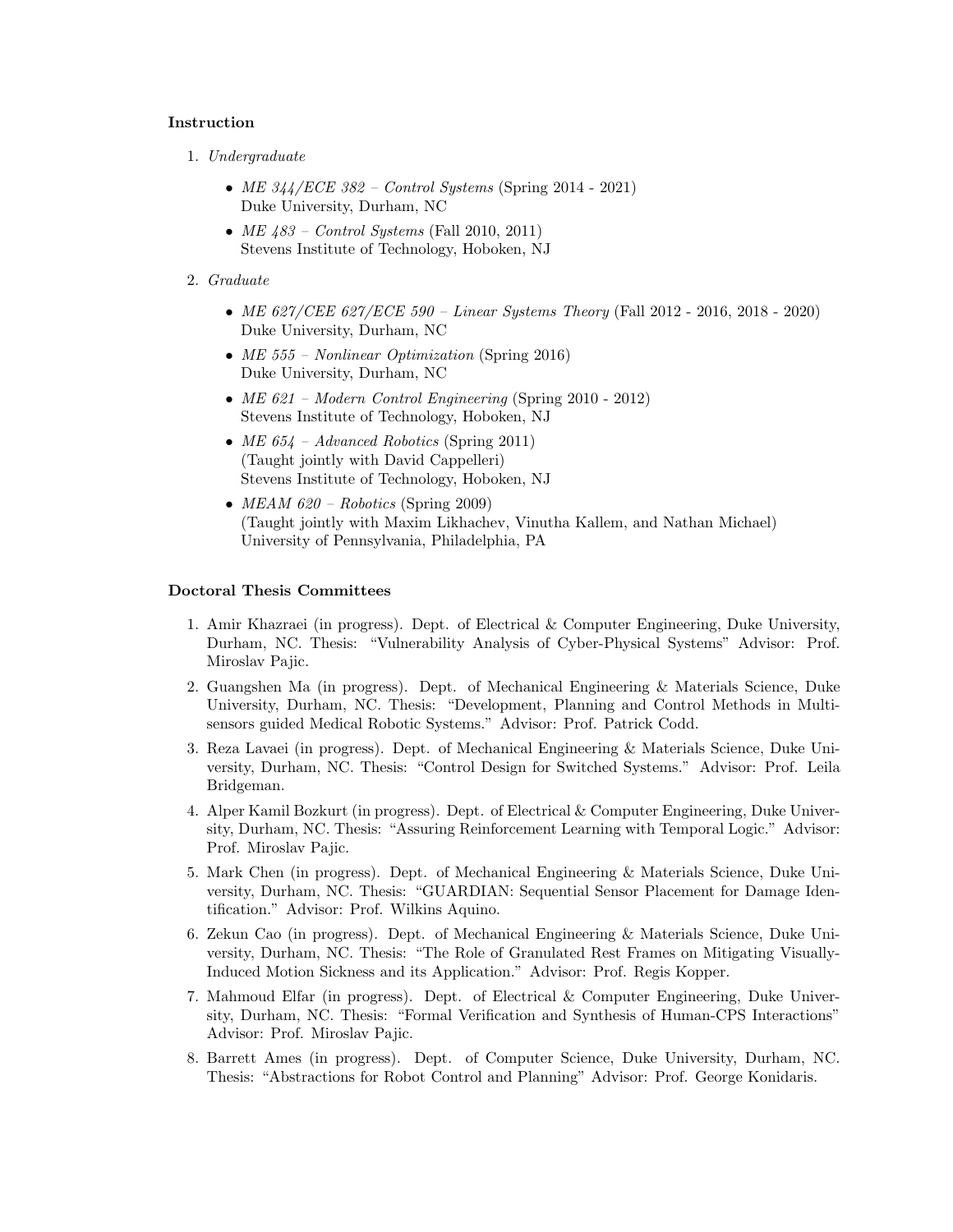- 9. Mark Nemecek (in progress). Dept. of Computer Science, Duke University, Durham, NC. Thesis: "Transition Space Distance Learning and Transfer Learning with Successor Features" Advisor: Prof. Ron Parr.
- 10. Haibei Zhu (in progress). Dept. of Electrical & Computer Engineering, Duke University, Durham, NC. Thesis: "Development of Operator Behavior Models in Human Supervisory Control Scenarios." Advisor: Prof. Missy Cummings.
- 11. Yifan Zhu (in progress). Dept. of Electrical & Computer Engineering, Duke University, Durham, NC. Thesis: "A Data-Driven Approach to Fast Simulation of Robot Locomotion on Granular Media." Advisor: Prof. Kris Hauser.
- 12. Shihao Wang (Nov. 2019). Dept. of Mechanical Engineering & Materials Science, Duke University, Durham, NC. Thesis: "Optimization-Based Motion Planning for Humanoid Fall Recovery." Advisor: Prof. Kris Hauser.
- 13. Alexandros Nikou (Dec. 2019). School of Electrical Engineering & Computer Science, KTH Royal Institute of Technology, Stockholm, Sweden. Thesis: "Robust and Decentralized Control of Multi-agent Systems under High-level Tasks." Advisor: Prof. Dimos Dimarogonas. Role: Opponent.
- 14. Vuk Lesi (Aug. 2019). Dept. of Electrical & Computer Engineering, Duke University, Durham, NC. Thesis: "Design of Secure and Safe Cyber-Physical Systems." Advisor: Prof. Miroslav Pajic.
- 15. Weston Ross (May 2019). Dept. of Mechanical Engineering & Materials Science, Duke University, Durham, NC. Thesis: "Adaptive Control of Volumetric Laser Photoablation Surgery." Advisor: Prof. Patrick Codd.
- 16. Victoria Nneji (Mar. 2019). Dept. of Mechanical Engineering & Materials Science, Duke University, Durham, NC. Thesis: "A Workload Model for Designing & Staffing Future Transportation Network Operations." Advisor: Prof. Missy Cummings.
- 17. Xu Zhang (Dec. 2016). Dept. of Mechanical Engineering & Materials Science, Duke University, Durham, NC. Thesis: "Indirect Training Algorithms for Spiking Neural Networks based on Spiking Timing Dependent Plasticity and Their Applications." Advisor: Prof. Craig Henriquez.
- 18. Hongchuan Wei (Jun. 2016). Dept. of Mechanical Engineering & Materials Science, Duke University, Durham, NC. Thesis: "Sensor Network Planning for Multiple Targets Learning." Advisor: Prof. Silvia Ferrari.
- 19. Wenjie Lu (Nov. 2014). Dept. of Mechanical Engineering & Materials Science, Duke University, Durham, NC. Thesis: "Autonomous Sensor Path Planning and Control for Active Information Gathering." Advisor: Prof. Silvia Ferrari.
- 20. Miao Liu (May 2014). Dept. of Electrical & Computer Engineering, Duke University, Durham, NC. Thesis: "Efficient Bayesian Nonparametric Methods for Model-Free Reinforcement Learning in Centralized and Decentralized Sequential Environments." Advisor: Prof. Lawrence Carin.
- 21. Yangbo Long (May 2014). Dept. of Mechanical Engineering, Stevens Institute of Technology, Hoboken, NJ. Thesis: "Design, Modeling, and Control of an Overactuated Micro Aerial Vehicle." Advisor: Prof. David Cappelleri.
- 22. Wenlin Zhang (Dec. 2012). Dept. of Electrical & Computer Engineering, Stevens Institute of Technology, Hoboken, NJ. Thesis: "Consensus-Based Cooperative Control with Applications to Robotic and Communication Systems." Advisor: Prof. Yi Guo.
- 23. Mary Schurgot (Apr. 2012). Dept. of Electrical & Computer Engineering, Stevens Institute of Technology, Hoboken, NJ. Thesis: "Multi-Objective Performance Evaluation in Wireless Ad-Hoc Networks." Advisor: Prof. Cristina Comaniciu.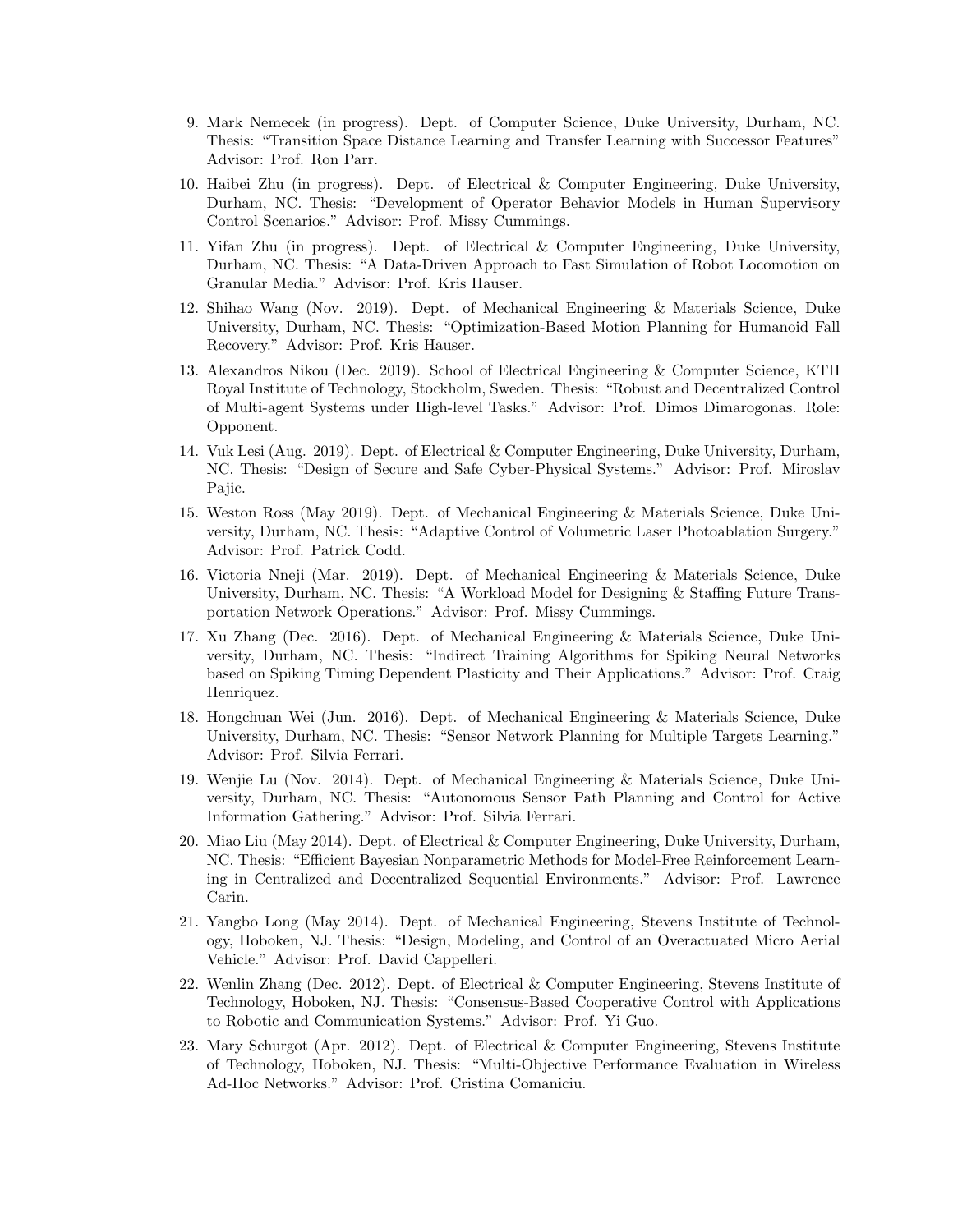- 24. Gabriela Martinez (Apr. 2011). Dept. of Mathematics, Stevens Institute of Technology, Hoboken, NJ. Thesis: "Stochastic Optimization Problems with Constraints on Distribution Functions." Advisor: Prof. Darinka Dentcheva.
- 25. Hua Wang (Jul. 2010). Dept. of Electrical & Computer Engineering, Stevens Institute of Technology, Hoboken, NJ. Thesis: "Dynamic Networked Systems: Consensus, Cooperation, and Rigidity Control." Advisor: Prof. Yi Guo.

## Masters Thesis Committees

- 1. Zheng Gong (Mar. 2021). Dept. of Mechanical Engineering & Materials Science, Duke University, Durham, NC. Thesis: "Time-Delay Control using Conic Sectors." Advisor: Prof. Leila Bridgeman.
- 2. Cheng Gong (Mar. 2021). Dept. of Mechanical Engineering & Materials Science, Duke University, Durham, NC. Thesis: "Analysis of Spherical, Rolling Magnet Generator for Passive Energy Harvesting." Advisor: Prof. Brian Mann.
- 3. Liangting Wu (Mar. 2020). Dept. of Mechanical Engineering & Materials Science, Duke University, Durham, NC. Thesis: "H2-Conic Controller Synthesis." Advisor: Prof. Leila Bridgeman.
- 4. Mark Nemecek (Mar. 2019). Dept. of Computer Science, Duke University, Durham, NC. Thesis: "Transition Space Distance Learning." Advisor: Prof. Ron Parr.
- 5. Ilija Jovanov (June 2018). Dept. of Electrical & Computer Engineering, Duke University, Durham, NC. Thesis: "Secure Control of Cyber-Physical Systems with Intermittent Data Authentication." Advisor: Prof. Miroslav Pajic.
- 6. Yunhan Wang (Mar. 2018). Dept. of Mechanical Engineering & Materials Science, Duke University, Durham, NC. Thesis: "Evaluation of an Eye Tracking Selection Technique with Progressive Refinement." Advisor: Prof. Regis Kopper.
- 7. Yi Zheng (Mar. 2017). Dept. of Computer Science, Duke University, Durham, NC. Thesis: "Unified Landscape of Low Rank Nonconvex Problem." Advisor: Prof. Rong Ge.
- 8. Weston Ross (Apr. 2016). Dept. of Mechanical Engineering & Materials Science, Duke University, Durham, NC. Thesis: "Investigating the Tradespace between Increased Automation and Optimal Manning on Aircraft Carrier Decks." Advisor: Prof. Missy Cummings.
- 9. Xu Zhang (Jun. 2015). Dept. of Mechanical Engineering & Materials Science, Duke University, Durham, NC. Thesis: "Indirect Training Algorithms for Spiking Neural Networks Controlled Virtual Insect Navigation." Advisor: Prof. Silvia Ferrari.

## Capstone Senior Design Project Advising

- 1. Kristin Miller, Brian Dorsey, Sherry Zhang, Dylan Gleit, Andrew Burton (2016). Duke University, Durham, NC. Project: "Immersion Heater for Sous-Vide Style Cooking."
- 2. Keith Coffey, Hamza Mohamed, Steven Moss, Daniel Van Schaik (2011-2012). Stevens Institute of Technology, Hoboken, NJ. Project: "Assembly Line Product Elevator."
- 3. Abel Alvarez, Kyle Brisson, Eric Chirlin, Cassidy DeSchryver, Jeffrey Lichtenfeld (2010-2011). Stevens Institute of Technology, Hoboken, NJ. Project: "New Jersey Department of Transportation Pedestrian Safety."
- 4. Regina Pynn, Matthew Edwards, Tom Lakatos, Michael Dambakly (2010-2011). Stevens Institute of Technology, Hoboken, NJ. Project: "Remotely Pilotable Inspection Craft-Propulsion System."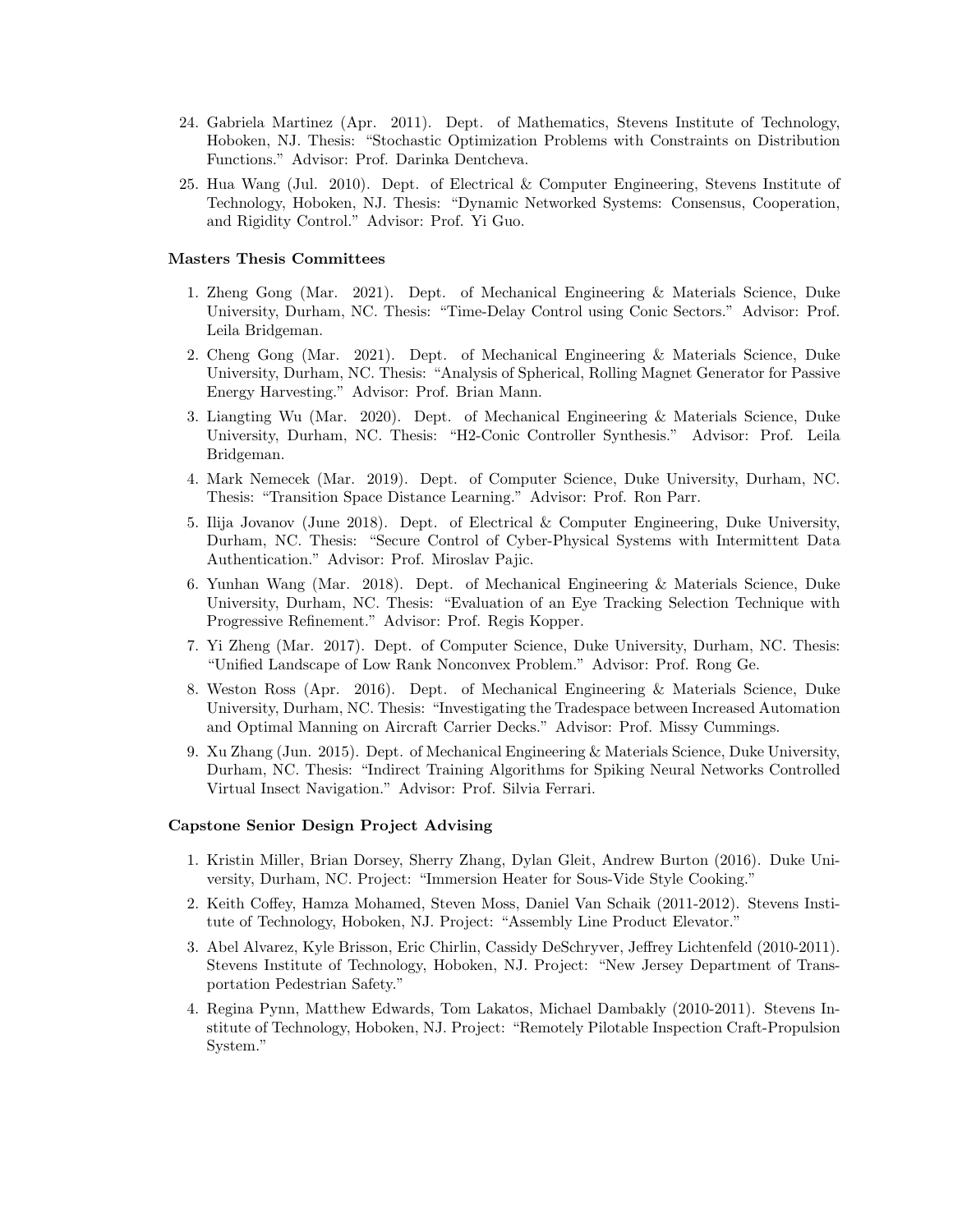## Undergraduate Student Organization Advising

1. Duke University Robotics Club, Duke University, Durham, NC (Sep. 2012 - present)

## PROFESSIONAL SERVICE

#### Journal Editorial Boards

1. Associate Editor (Networks in Systems and Control), Automatica (Aug. 2015 - Jul. 2021)

## Conference Editorial Boards

- 1. Associate Editor, IEEE Control Systems Society (Jun. 2013 May 2018)
- 2. Associate Editor, American Control Conference (2014 2018)
- 3. Associate Editor, IEEE Conference on Decision and Control (2014 2017)
- 4. Associate Editor, IEEE International Conference on Robotics and Automation (2012, 2014, 2015)
- 5. Associate Editor, IEEE Mediterranean Conference on Control and Automation (2011 2013)

#### Technical Program Committees

- 1. ACM/IEEE International Conference on Cyber-Physical Systems (2016, 2017, 2019, 2020)
- 2. Robotics: Science and Systems (2011, 2012, 2014)

### Workshop and Invited Session Organizer

- 1. Co-organizer (with George J. Pappas), Workshop on Learning for Control, NSF CPS PI Meeting, Washington DC, Nov. 2019.
- 2. Co-organizer (with Wilkins Aquino, Jianfeng Lu, and Drew Kouri), Workshop on Optimization under Uncertainty and Data-Driven Science and Engineering, Duke University, Durham, NC, Apr. 2017.
- 3. Co-organizer (with Alejandro Ribeiro), Invited session on Communication Management in Robot Networks, 2011 Asilomar Conference on Signals, Systems and Computers, Pacific Grove, CA, Nov. 2011.
- 4. Co-organizer (with A. Agung Julius), Invited session on Modeling and Identification of Genetic Regulatory Networks, 2008 American Control Conference, Seattle, WA, Jun. 2008.

## Reviewer

- 1. Journals: IEEE Transactions on Automatic Control, IEEE Transactions on Robotics, International Journal of Robotics Research, SIAM Journal on Control and Optimization, Proceedings of the IEEE, Automatica, IEEE Transactions on Control of Network Systems, IEEE Control Systems Letters, Robotics and Autonomous Systems, IEEE Robotics and Automation Letters, IEEE Transactions on Sensor Networks, IEEE Transactions on Cybernetics, IEEE Transactions on Control Systems Technology, International Journal of Control.
- 2. Conferences: IEEE Conference on Decision and Control (CDC), IEEE International Conference on Robotics and Automation (ICRA), American Control Conference (ACC), European Control Conference (ECC), Mediterranean Conference on Control and Automation (MED), IEEE/RSJ International Conference on Intelligent Robots and Systems (IROS), IEEE International Conference on Automation Science and Engineering (CASE), IEEE Multi-Conference on Systems and Control (MSC), IEEE International Conference on Mobile Ad hoc and Sensor Systems (MASS), Robotics: Science and Systems Conference (RSS), International Conference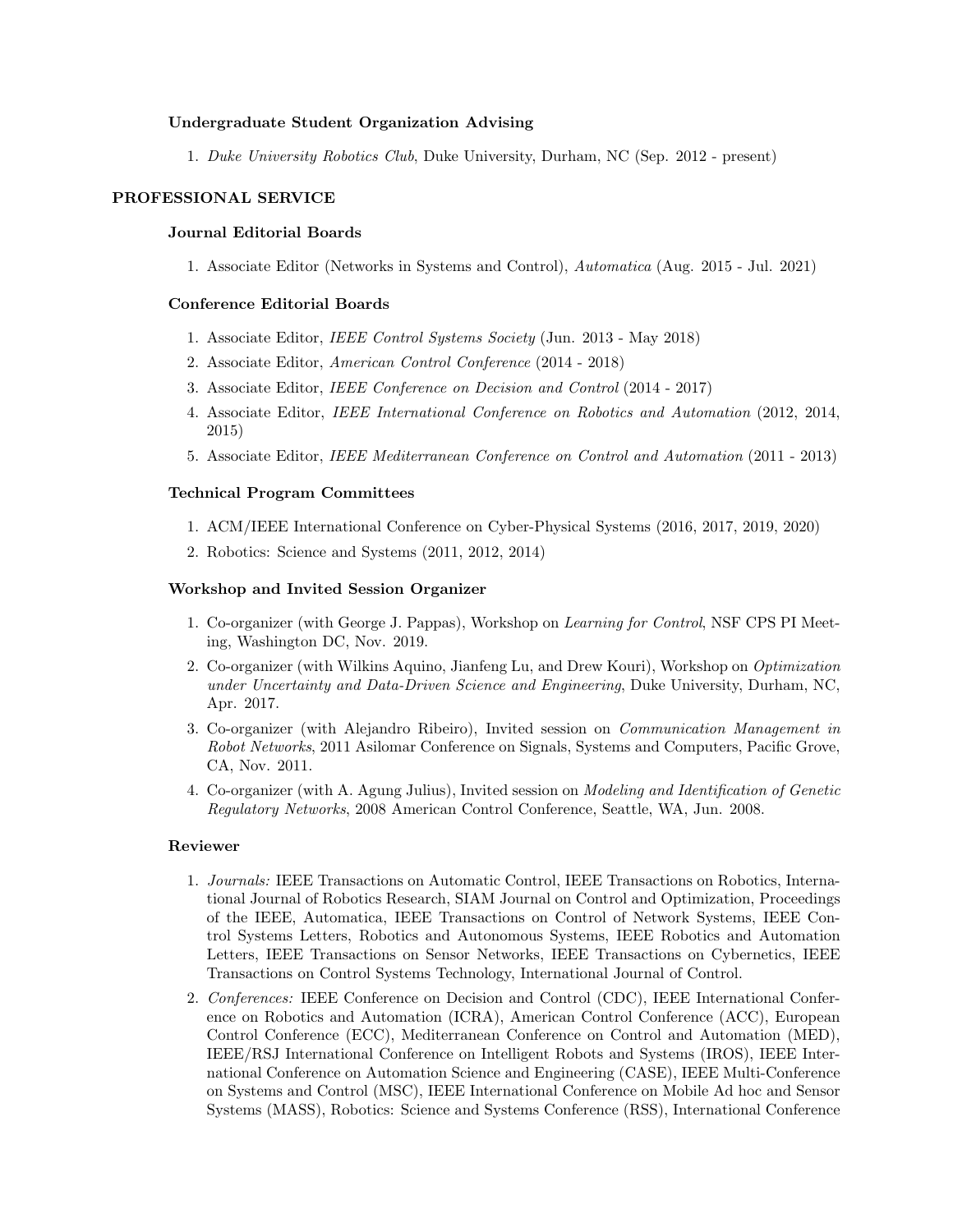on Hybrid Systems: Computation and Control (HSCC), ACM/IEEE International Conference on Cyber-Physical Systems (ICCPS), IFAC World Congress.

# Government Activities

- 1. Program Committee Member, NSF CPS PI Meeting, Washington DC, Nov. 2019
- 2. NSF Proposal Panels: IIS Division (2013, 2014, 2018, 2020), CMMI Division (2013), CNS Division (2012, 2014, 2016, 2018)
- 3. NSERC Proposal Reviewer, 2020

## Professional Memberships

- 1. Senior Member of IEEE, Eastern North Carolina Section (2019 present) Control Systems Society, Robotics and Automation Society
- 2. Member of ASME, Eastern North Carolina Section (2012 present) Dynamic Systems and Control Division
- 3. Member of IEEE, Eastern North Carolina Section (2008 2019) Control Systems Society, Robotics and Automation Society
- 4. Student Member of IEEE, Philadelphia Chapter (2005 2008) Control Systems Society, Robotics and Automation Society
- 5. Member of the Technical Chamber of Greece (2003 present) Mechanical Engineering

## CURRENT RESEARCH FUNDING

## Support Obtained as Principal Investigator

- 1. Supplement to Center of Excellence: Assured Autonomy in Contested Environments Air Force Research Labs Institutions: Duke University PI: Michael M. Zavlanos Total Award: \$355,956, 09/01/2020 - 08/31/2022.
- 2. Distributed Learning for Control of Cyber-Physical Systems National Science Foundation, Cyber-Physical Systems (CPS) Program Institutions: Duke University PI: Michael M. Zavlanos Total Award: \$407,522, 10/01/2019 - 09/30/2022.
- 3. Human-on-the-Loop Control for Smart Ultrasound Imaging National Science Foundation, Cyber-Physical Systems (CPS) Program Institutions: Duke University (Lead), Mayo Clinic PI: Michael M. Zavlanos (Duke), co-PI(s): Miroslav Pajic (Duke), Wilkins Aquino (Duke), Mostafa Fatemi (Mayo), Azra Alizad (Mayo) Total Award: \$999,995 (Duke Award: \$599,995), 10/01/2018 - 09/30/2021.
- 4. Controlling Intermittently Connected Autonomous Robot Teams in Underwater Environments Office of Naval Research, Science of Autonomy Program Institutions: Duke University PI: Michael M. Zavlanos Total Award: \$506,363, 04/15/2018 - 04/14/2022.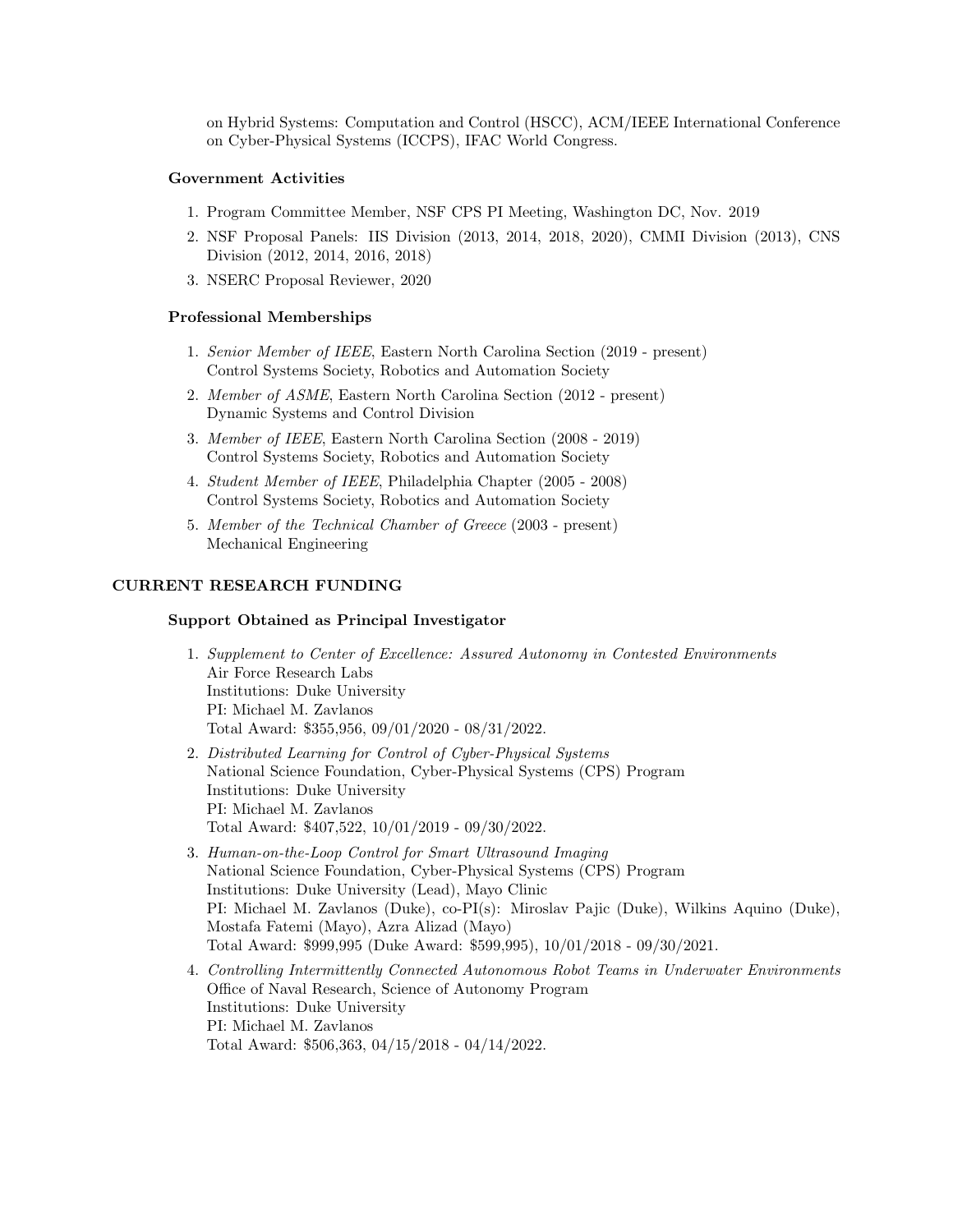## Support Obtained as Co-Principal Investigator

- 1. GuArDIAN: General Active Sensing for conDItion AssessmeNt Department of Energy, Nuclear Energy University Program Institutions: Duke University (Lead), Sandia National Laboratories, Westinghouse Electric Company LLC PI: Wilkins Aquino (Duke), co-PI(s): Michael M. Zavlanos (Duke), Timothy Walsh (Sandia), Gregory Banyay (Westinghouse) Total Award: \$793,721 (Duke Award: \$633,721), 10/01/2019 - 09/30/2022.
- 2. Center of Excellence: Assured Autonomy in Contested Environments Air Force Office of Scientific Research Institutions: University of Florida (Lead), Duke University, University of Texas Austin, University of California Santa Cruz PI: Warren Dixon (UF), co-PI(s): Riccardo Bevilacqua (UF), Kevin Butler (UF), Norman Fitz-Coy (UF), Matthew Hale (UF), John Shea (UF), Michael M. Zavlanos (Duke), Miroslav Pajic (Duke), Ufuk Topcu (UT), Ricardo Sanfelice (UCSC) Total Award: \$6,000,000 (Duke Award: \$1,140,000), 04/01/2019 - 03/31/2025.

# PREVIOUS RESEARCH FUNDING

## Support Obtained as Principal Investigator

- 1. Control of Mobile Robot Networks: Integrating the Communication and Physical Domains National Science Foundation, Research Experiences for Undergraduates (REU) Program Institutions: Duke University PI: Michael M. Zavlanos Total Award: \$10,420, 09/01/2014 - 05/31/2017.
- 2. Distributed Real-Time Optimization of Mobile Wireless Networks Office of Naval Research, Young Investigator Program (YIP) Institutions: Duke University PI: Michael M. Zavlanos Total Award: \$502,494, 07/01/2014 - 09/30/2017.
- 3. Optimal Communication for Fast Sensor Network Coordination National Science Foundation, Networking Technology and Systems (NeTS) Program Institutions: Duke University (Lead), University of Pennsylvania PI: Michael M. Zavlanos (Duke), co-PI(s): Alejandro Ribeiro (UPenn), Victor Preciado (UPenn) Total Award: \$774,990 (Duke Award: \$259,990), 10/01/2013 - 09/30/2017.
- 4. Controlling Teams of Autonomous Mobile Beamformers National Science Foundation, Networking Technology and Systems (NeTS) Program Institutions: Duke University (Lead), Rutgers University Subcontracts: Purdue University PI: Michael M. Zavlanos (Duke), co-PI(s): Athina Petropulu (Rutgers), David Cappelleri (Purdue) Total Award: \$550,000 (Duke Award: \$294,000), 03/01/2013 - 02/28/2017.
- 5. Control of Mobile Robot Networks: Integrating the Communication and Physical Domains National Science Foundation, Faculty Early Career Development (CAREER) Program Institutions: Duke University PI: Michael M. Zavlanos Total Award: \$449,569, 02/01/2011 - 05/31/2017.